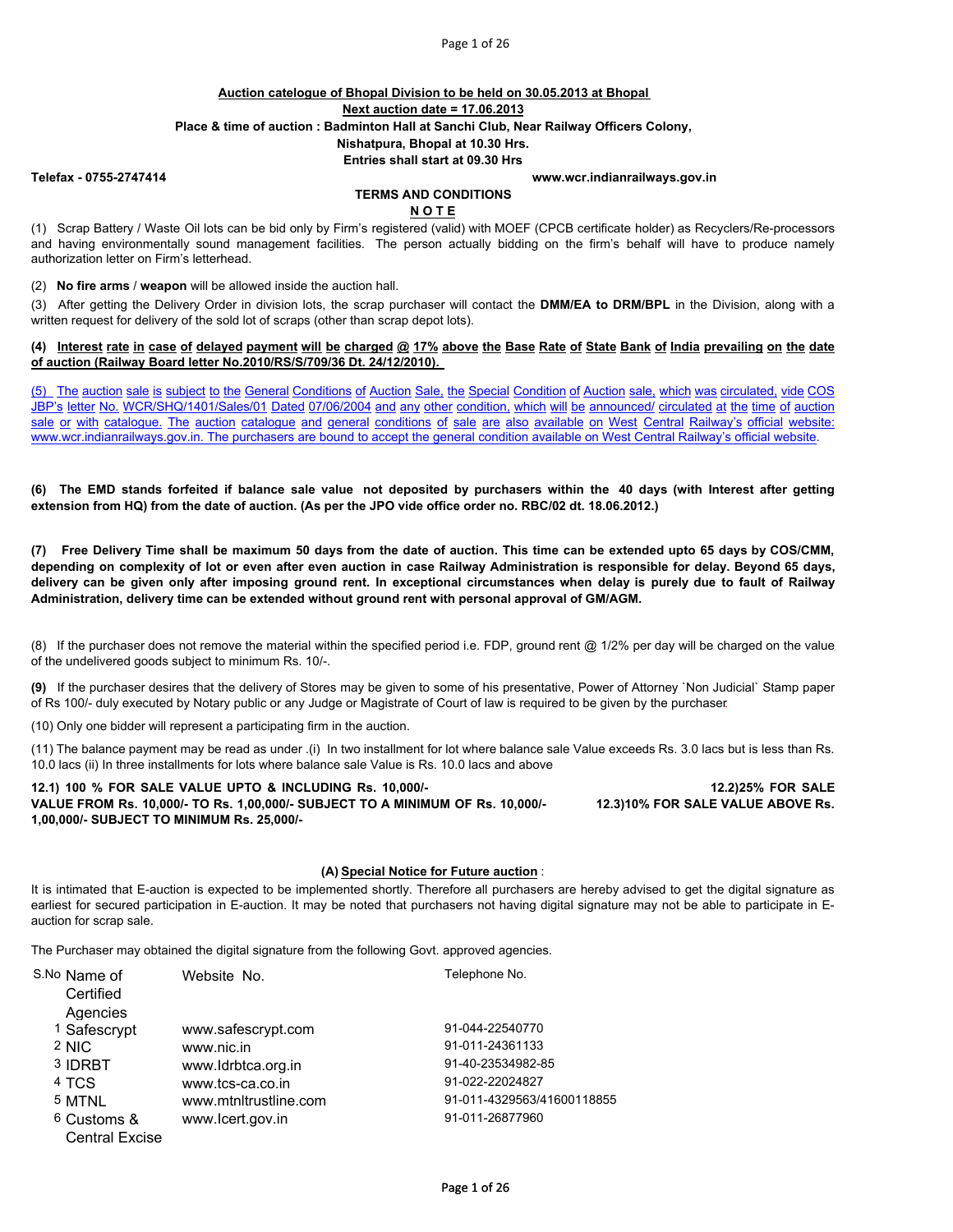7 (n) Code Solutions CA www.ncodesolutions.com 91-79-26857316/17/18

(GNFC)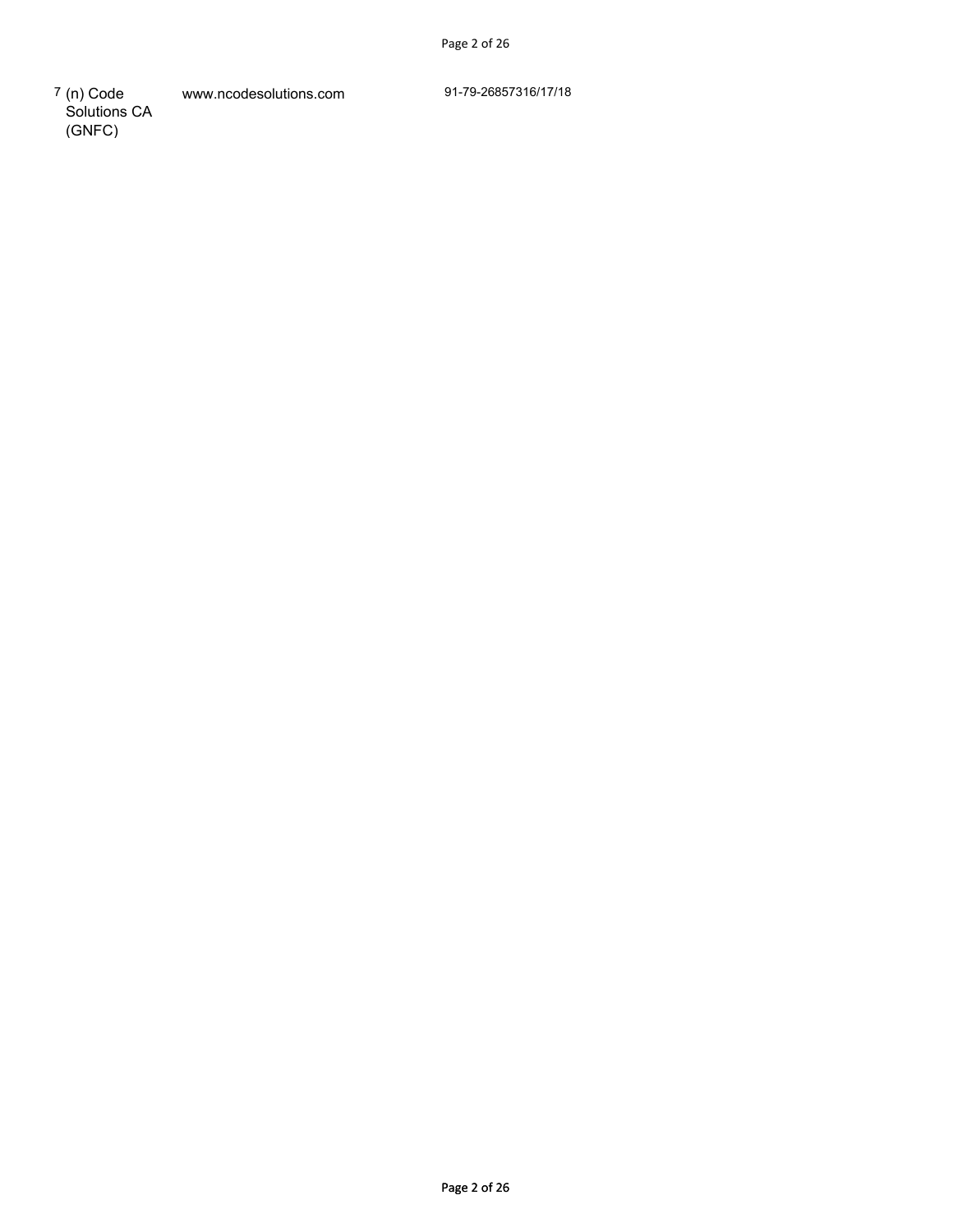## **(A) E-auction to be implemented soon :**

**1) Registration fees.** There will be one centralized registration scheme for the purchasers. Bidders will be asked to submit electronically one time registration fee of Rs 10,000/- as entrance fee in central account maintained by Northern railway. The centralized registration will permit bidder to participate in all E-auction over entire Indian railway. The registration fee can be refunded to the bidders if they desire not to participate in future auction. However, such bidders can again participate in auction by depositing the requisite registration fee again.

**2) Submission of EMD:** Bidder can deposit any amount as EMD and can submit bids equivalent to 10 times the money kept with railways. If **3) Trial base –**Therefore purchasers are requested to obtain their digital certificate from aforesaid sources as early as possible. Detail regarding e-auction may be seen on website No : www.trial.ireps.com

Suggestion regarding e-auction by purchasers may be given to COS/WCR/JBP & Dy CMM/Sales/HQ & Dy CMM/CRWS/BPL.

**4)** During delivery of condemn coaches in CRWS/BPL all industrial waste and restricted item should be cleaned by contractor/purchaser and dump at prescribed area nominated by SSE/PCR/CRWS/BPL

#### **Additional Notice regarding EMD, BSV is as follows :-**

1. **Publication of Auction Notice: COS/WCR will give it wide publicity in the auction notice that balance sales value will be accepted only through RTGS through the pooling account No.31925932375 at SBI Main branch civil Lines JBP.** 

**THE BALANCE PAYMENT OF SALE VALUE + VAT + IT/TCS WILL BE MADE THROUGH RTGS ONLY.**

 **2. (i) Entry fee: Entry Fee will be collected in DD/RTGS.** 

**(ii) Collection of EMD : EMD will be collected in cash/DD.** 

**(iii) payment of Balance Sale Value:- The balance sale value (Balance Sale Value + Sales tax/VAT+TCS) will be collected through RTGS. The depot officer will issue successful bidder an Advice indicating the amount of Balance sale value (Balance Sale Value + Sales tax/VAT+TCS) to be deposited and obtain acknowledgement from the purchaser. The amount indicated as Balance Sale Value will have to be deposited in the following pooling account in the name of FA&CAO/WCR/JBP : - Account No. 31925932375. S.B.I. Main Branch Jabalpur. IFSC code no. SBIN0000390** 

3. Firms will be advised to (A) Quote Lot No. and Firm's Name on in remark column, provided in NEFT form. (B) To deposit amount for each lot separately, duly indicating above details. If Bid Sheet consists more than one Lot, then also amount should be deposited Lot wise. (C) Not to<br>deposit amount through Internet banking.

At Jabalpur end, Asstt. Chief Cashier will collect statement, showing the amount finally transferred to FA&CAO's deposit from pooling account, pertaining to the above from SBI. He will issue Money Receipt on the basis of statement collected and intimate to concerned Depot official on same day with a copy to HQ Book Section. Concerned Depot official will get the MR and confirm its genuineness over phone/fax/secured encrypted date transfer and issue Delivery order on the basis of this MR. The existing procedure with respect to Sale Tax and TCS will be continued for the purpose of accountal/payments to tax authority/filing of returns etc. Depot officers will arrange for the collection of original MR from Assist cashier Jabalpur twice in a week to release the delivery orders.

5 The date of deposit of Balance Sale value in Railway pooling Account, as per SBI statement, will be considered for calculation of interest purpose.

6. The accounting units will treat consolidated amount in the statement as challan and they will send to HQ Books as debit after completing their accounting their accounting transaction.

7. The Accounting Units will collect statement of amount of the pooling A/C of Rly, collected collected by Acc/ JBP from SBI Main branch Jabalpur. They will clear their Sales Suspence credit balance through this statement duly mentioning the details given by the bank. He will furnish further intimate his Accounting transaction along with the accompanying statement to SAB. SAB will endorse it and forward to HQ Books Section for clearance of RIB suspense.

8. Hqrs Books Section will collect bank statement from SBI/ JBP, amounts transferred to Rly Deposit A/C from pooling A/C, for further accounting purpose.

Dy. CMM/CRWS/BPL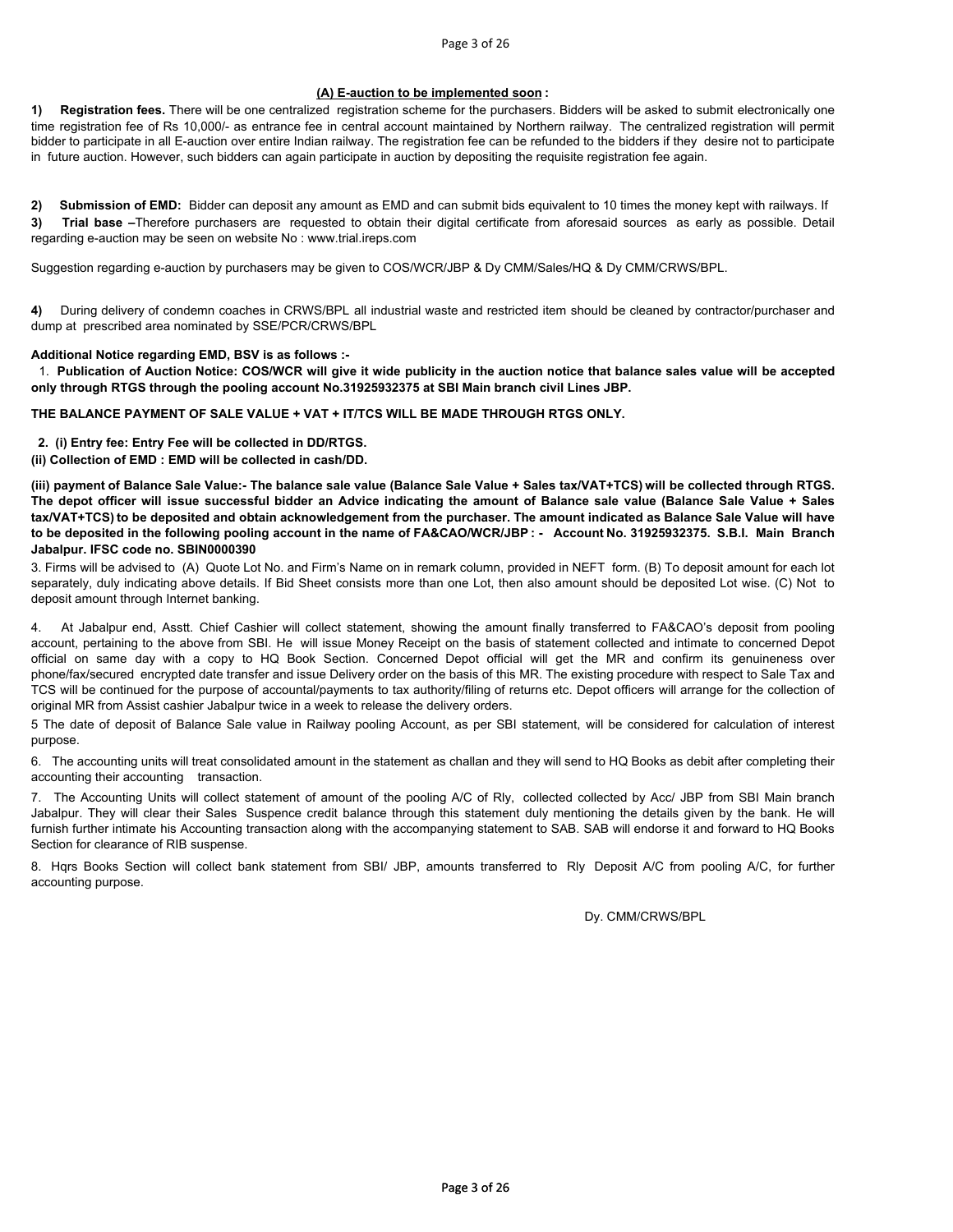Page 4 of 26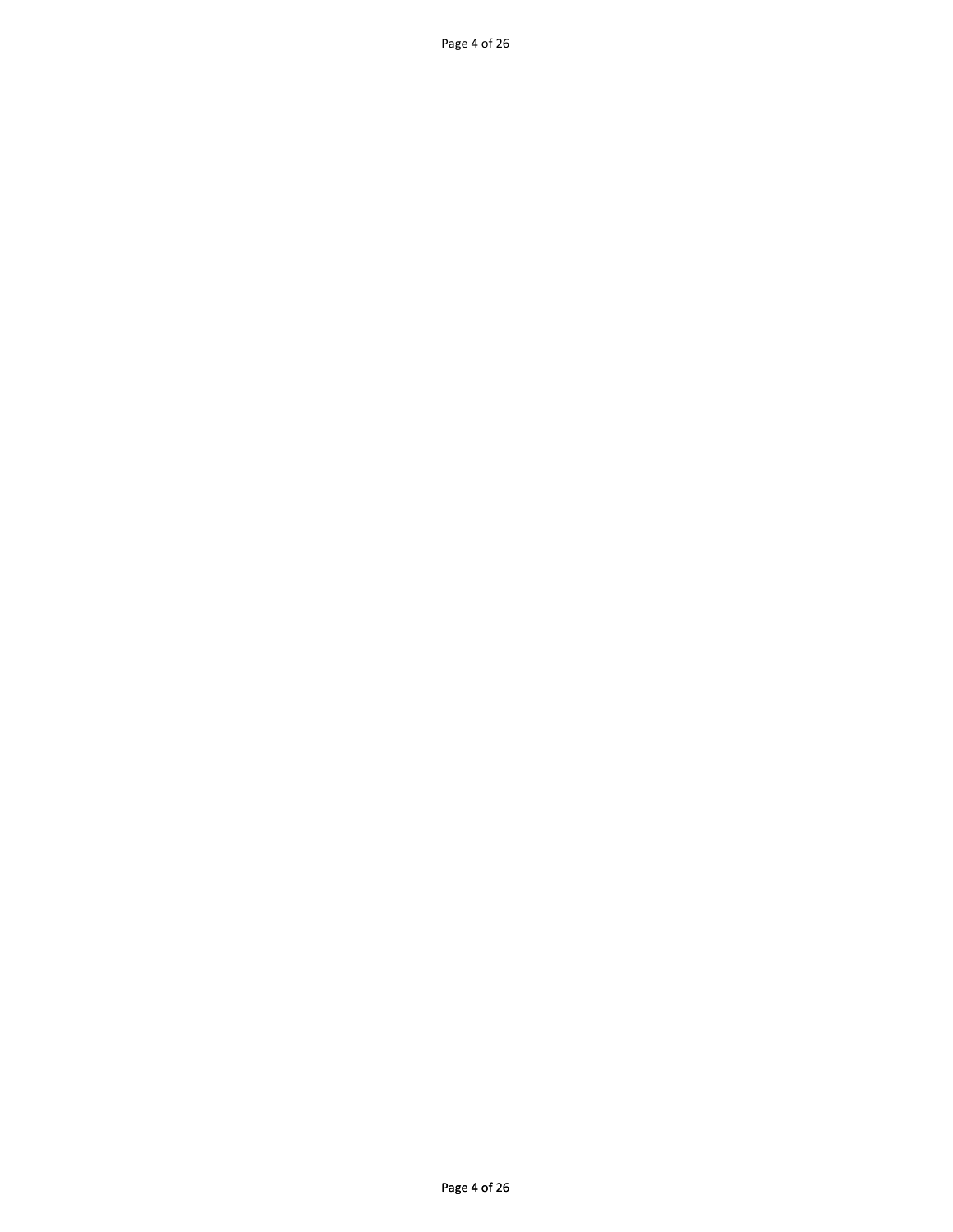|             |                  | Auction Catalogue of Bhopal Division to be held on 30.05.2013 at Bhopal                                                                                                                                                                                                                                                                           |             |                                    |                                                                                                                                                                                                                               |             |
|-------------|------------------|---------------------------------------------------------------------------------------------------------------------------------------------------------------------------------------------------------------------------------------------------------------------------------------------------------------------------------------------------|-------------|------------------------------------|-------------------------------------------------------------------------------------------------------------------------------------------------------------------------------------------------------------------------------|-------------|
| <b>RAIL</b> |                  |                                                                                                                                                                                                                                                                                                                                                   |             |                                    |                                                                                                                                                                                                                               |             |
| No.         | S. LOT No (MMIS) | <b>Description of Material</b>                                                                                                                                                                                                                                                                                                                    |             | Qty. Unit Stock Holder             | Location                                                                                                                                                                                                                      | VAT<br>$\%$ |
|             | 280912110220     | Scrap Rail 52 Kg above one meter long<br>(182 Nos, 1121.55 R/Mtr)<br>Note: Delivery by Running meter only<br>Stock Holder lot No.<br>BPL/ET//Scrap/Rail/52 Kg/12-13/06<br>Note: Cutting permission is allowed for<br>Adina Jusea                                                                                                                  |             | 58.197 MTs SSE/Pway/M/<br>ЕT       | EP 1161 1169<br>engineering siding at<br>passenger yard ET.                                                                                                                                                                   |             |
|             | 2280912120257    | Scrap Rail 52 Kg 3rd class above one<br>meter long(87 Nos, 983.69 R/Mtrs)Note-<br>Delivery by Sectional weight(Running<br>meter). Note: Cutting permission may<br>be allowed for easy loading (2) Fish<br>plate will not be delivered, will be<br>removed by stock holder.<br>Stockholder Lot. No:BPL/PW/S/Sc<br>50k <sub>2</sub> 0012 1211101    |             | 51.044 MTs SSE/PW/S/<br><b>BPL</b> | Bet. Itayakalan - MDDP<br>KM 812/28 to 813/2 Dn<br>side & 813/10-12 Dn<br>side, 813/16-18 Dn side                                                                                                                             | 5           |
|             | 3280913010313    | Scrap Rail 52kg above 1 meter (317<br>Nos, 3062.62 R/M)<br>Note: Delivery by Running meter (by<br>sectional weight)<br>Stock Holder lot No.<br>BPL/ET/P.WAY/Scrap Rail/52kg/12-<br>13/12/02                                                                                                                                                       | 158.919 MTs | /ET                                | SSE/PWAY/M Vardhman Siding E.P.<br>No.1115-1123 1095-<br>1087 1061-1087 1055-<br>1061                                                                                                                                         | 5           |
|             | 4280913010314    | Scrap Rail 52kg above 1 meter (200<br>Nos, 1847.18 R/M)<br>Note: Delivery by Running meter (by<br>sectional weight)<br>Stock Holder lot No.BPL/ET/P.way<br>/Scran Rail/52kg/12-13/12/03                                                                                                                                                           |             | /ET                                | 95.850 MTs SSE/PWAY/M Vardhman Siding E.P.<br>No.1215-1227 1181-<br>1197 1153-1181 1135-<br>1153 1123-1139                                                                                                                    | 5           |
|             | 5 280913010315   | Scrap Rail 52kg III Class above 1 meter<br>long (122Nos, 582.79 R/M) Note:1-<br>F/Plate will not be delivered<br>duringdelivery will be removed by<br>S/holder<br>2. Delivery by Running meter 3. Cutting<br>permission may allowed for easy<br>loading.Stock Holder lot No. BPL/                                                                 | 30.241 MTs  | SSE/P.WAY/<br>S/BPL                | Bet MDDP Yard<br>KM.814/20-22 DN<br>side, 814/21-23, 23-25<br>33-35 UP side, 814 /33-<br>35UP loop side, 814/38-<br>40DN side                                                                                                 | 5           |
|             | 6 280913010316   | DIMPOL CODIEDIALED 12/19/12<br>Scrap Rail 52 kg III Class above 1 meter<br>long (155Nos, 897.67 R/M) Note:1-<br>F/Plate will not be delivered<br>duringdelivery will be removed by<br>S/holder<br>2. Delivery by Running meter 3. Cutting<br>permission may allowed for easy<br>loading. Stock Holder lot No.<br>DDI IDWI'C'ICODIE WALLO 12/12/16 |             | 46.580 MTs SSE/P.WAY/<br>S/BPL     | MDDP Yard & MDDP-<br>MSO Bet. KM 815/2-6<br>DN ML to DN siding,<br>815/5-7, UP ML to UP<br>sdg ,815/6-10 DN ML to<br>DN sdg,<br>$815/11 -$<br>13, UP side,<br>815/12-<br>14DN side, 815/14-<br>16DN side 815/13-<br>15UP side | 5           |
|             | 7280913010335    | Scrap Rail 52 kg one meter & above<br>one meter long (150 Nos, 710.36 R.<br>Mtrs.) Note: Delivery by sectional<br>weight Stock holder Lot No:<br>BPL/BHS/N/PW/SCR/52kg/12-13/11/01<br>Note: Any type of fish plates & G/Joint<br>fish plate will be removed by stock<br>holdor                                                                    |             | 36.861 MTs SSE/PW/N<br>/BHS        | KM 929/34-36,929/40-<br>930/2 EP DN BAQ yard<br>929/40-42,40-44                                                                                                                                                               | 5           |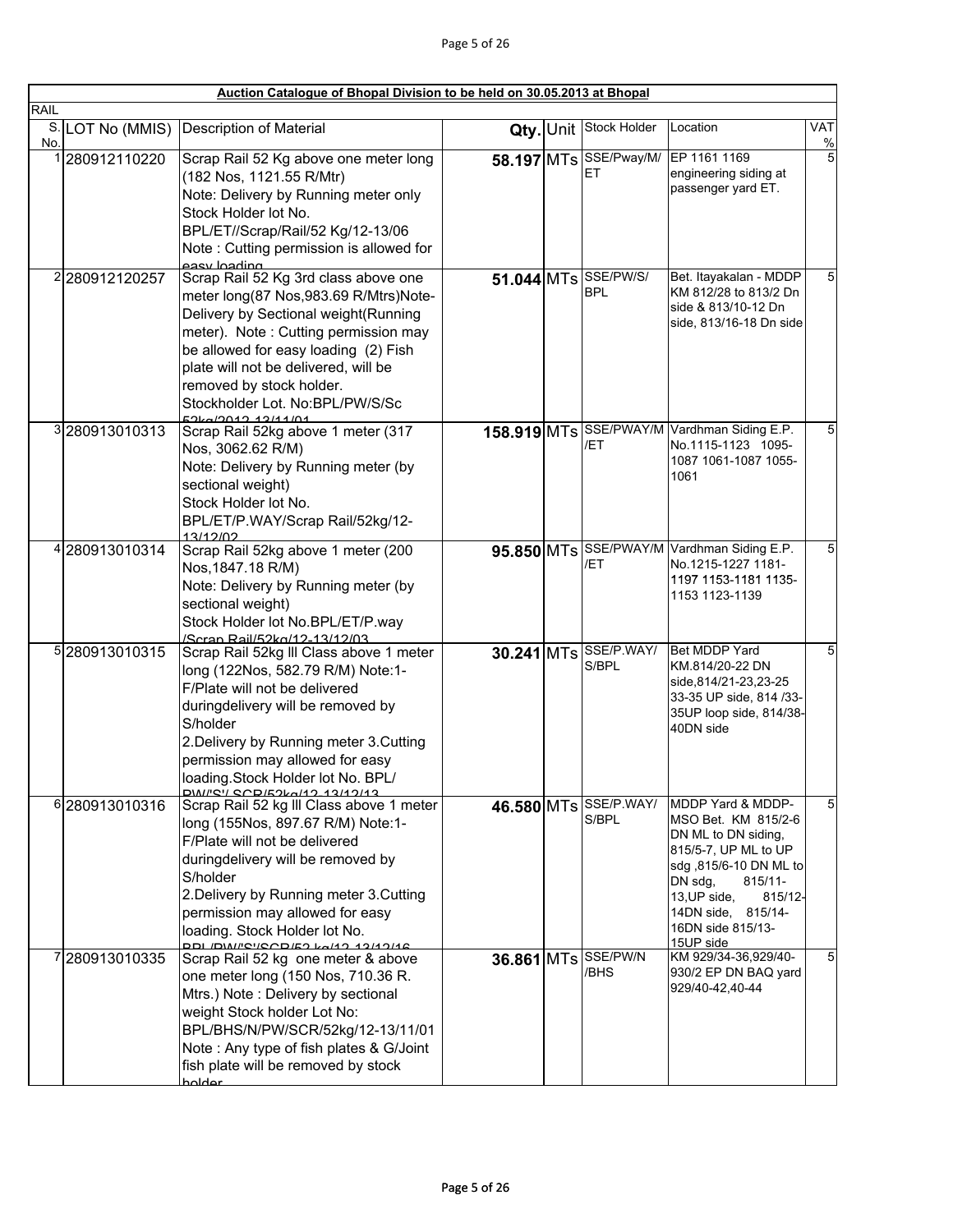| 8 280913010336  | Scrap Rail 52 kg one meter & above<br>one meter long (180 Nos, 1059.80 R.<br>Mtrs.) Note: Delivery by sectional<br>weight (running meter) Note: From<br>stack No 2, one Tongue rail not to be<br>delivered from stack No 04805, G/J fish<br>plate 07 sets will be removed before<br>delivery, From stack No 05 of stock rails<br>0.76 cm to be cut and removed before<br>delivery. Stock holder Lot No:<br>BPL/BHS/N/PW/SCR/52kg/12-13/11/02 |            | 54.993 MTs SSE/PW/N/<br><b>BHS</b> | KM 928/32-36,40-<br>44,929/14-16 & 928/41-<br>43,43-45 929/1-3 EP<br>UP & DN Road BAQ<br>Yard                 | 5 |
|-----------------|----------------------------------------------------------------------------------------------------------------------------------------------------------------------------------------------------------------------------------------------------------------------------------------------------------------------------------------------------------------------------------------------------------------------------------------------|------------|------------------------------------|---------------------------------------------------------------------------------------------------------------|---|
| 9280913010379   | Scrap Rail 52 kg Illrd class above one<br>meter long (46 Nos, 482.56 R. Mtrs.)<br>Note: Delivery by running meter. Fish<br>plate will not be delivered during<br>delivery and will be removed by stock<br>holder. Cutting permission may be<br>allowed for easy loading. Stock holder<br>Lot No: BPL/PWAY/S/Sc. Rail/52 Kg/12-<br><u>cainaich</u>                                                                                            |            | 25.040 MTs SSE/PW/S/<br><b>BPL</b> | Bet. MDDP-MSO Bet.<br>KM 817/18-20 Dn<br>Kanchi, 817/22-24 Dn<br>Side, 817/28-30 Dn<br>Side & 818/1-3 Up side | 5 |
| 10 280913030482 | Scrap Rail 52 kg above one meter long<br>(23 Nos, 206.61 R/Mtr.)<br>Note: Delivery by Running Meter<br>Stockholder Lot No: BPL/BHS/PW/S/Sc<br>52 kg Rail/2012-13/4                                                                                                                                                                                                                                                                           |            | 10.720 MTs SSE/PW/S<br>/BHS        | KM 873/24-26,11-13 up<br>& Dn SMT Section                                                                     | 5 |
| 11 280913030483 | Scrap Rail 52 kg above one meter long<br>(53 Nos, 421.62 R/Mtr.)<br>Note: Delivery by sectional weight<br>Stockholder Lot No: BPL/ET/PW/M/52<br>kg R/12-13/12                                                                                                                                                                                                                                                                                |            | 21.877 MTs SSE/PW/M/<br>EТ         | KM 742/23-25 III Line<br>Between ET-DRA<br>Section                                                            | 5 |
| 12 280913030484 | Scrap Rail 52 kg above one meter long<br>(60 Nos., 601.25 R/Mtr.)<br>Note: Delivery by sectional weight<br>Stockholder Lot No: BPL/ET/PW/M/52<br>ka R/2012-13/11                                                                                                                                                                                                                                                                             |            | 31.198 MTs SSE/PW/M/<br>EТ         | KM 741/10-12 DN<br>Road Between ET-<br><b>DRA Section</b>                                                     | 5 |
| 13 280913030485 | Scrap Rail 52 kg above one meter<br>long(63 Nos, 711.19 R/Mtr.) Note:<br>[1] Delivery by sectional weight Stock<br>Holder Lot NO: BPL/ET/PW/M/52 kg<br>R/2012-13/10                                                                                                                                                                                                                                                                          |            | 36.903 MTs SSE/PW/M/<br>EТ         | Vardhman Siding EP<br>No. 1115-1095                                                                           | 5 |
| 14 280913050031 | Scrap Rail panal 52 Kg. Note:<br>Delivery will be given by running<br>meter. Stock Holder Lot No<br>BPL/ASKN/PW/52 Kg/2012-13/08                                                                                                                                                                                                                                                                                                             |            | 38.762 MTs SSE/PW/Ash<br>ok Nagar  | KM-1051/2 to<br>1057/14 LH and RH<br>side, between<br>ASKN-RTK section.                                       | 5 |
| 15 280913050036 | Scrap Rail 52 Kg above one meter long<br>(61 Nos, 250.38 R/Mtr)<br>Note: Delivery by measurement<br>Running meter only<br>Stock Holder lot No.<br>BPL/BHS/S/PW/SCR-52 Kg/12-13/<br>02/52<br>Note: Cutting permission is<br>allowed for easy loading                                                                                                                                                                                          | 12.992 MTs | SSE/PWAY/S<br>/Vidisha             | KM-881/5-9 up road<br>SCI yard                                                                                | 5 |
| 16 280913050038 | Scrap Rail 52 Kg above one meter long<br>(62 Nos, 309.56 R/Mtr)<br>Note: Delivery by Running meter only<br>Stock Holder lot No.<br>BPL/KNW/PW/SCR/52 Kg/12-13/02/17                                                                                                                                                                                                                                                                          |            | NW.                                | 16.063 MTs SSE/PWAY/K KM-612/21-25 up<br>side CAER Yard                                                       | 5 |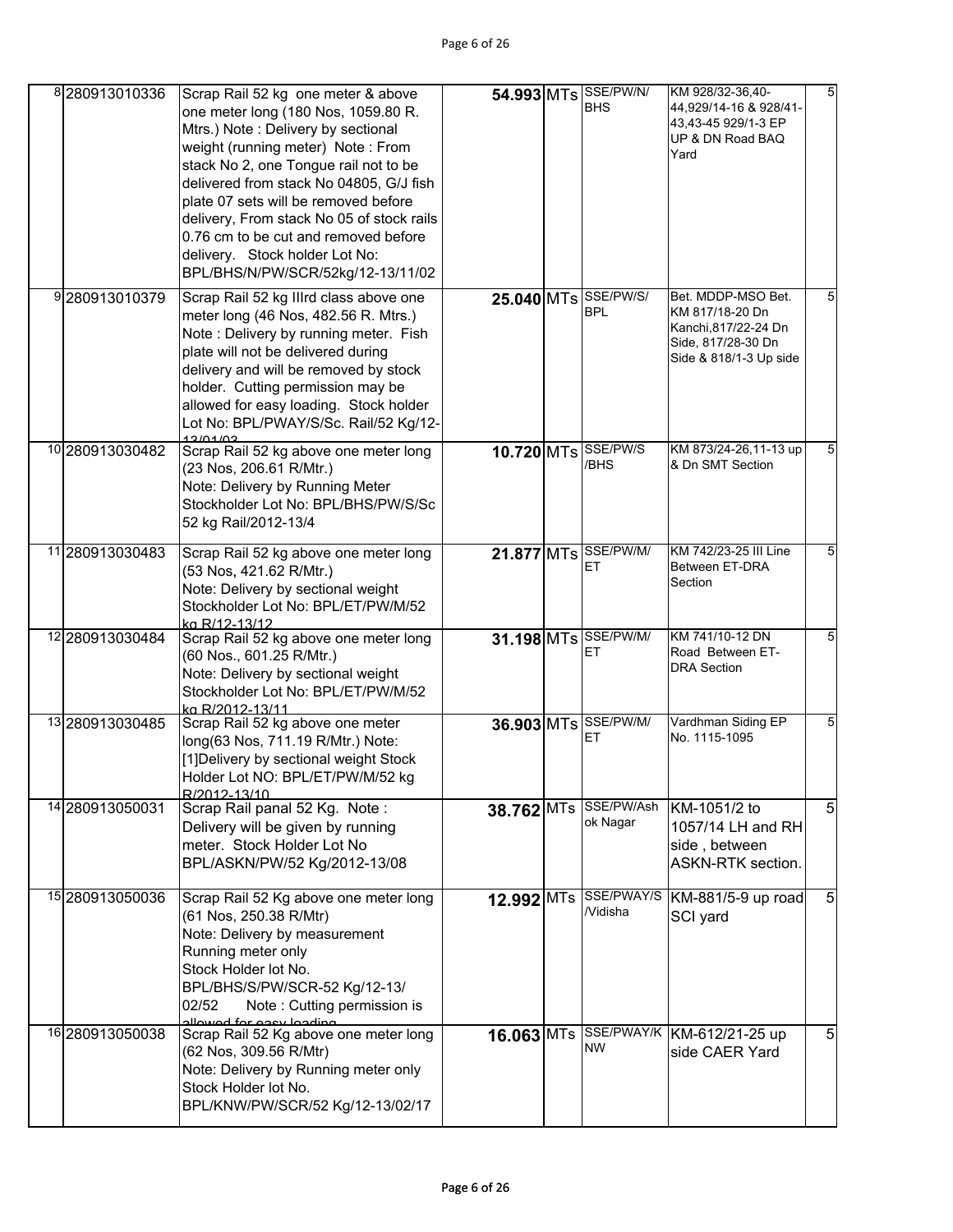| 17 280913050040 | Scrap Rail 52 Kg above one meter long          |             | 103.786 MTs SSE/PWAY/N | KM-667/1-3 Up, KM               | 5 |
|-----------------|------------------------------------------------|-------------|------------------------|---------------------------------|---|
|                 | (171 Nos, 2000.120 R/Mtr)                      |             | /Harda                 |                                 |   |
|                 |                                                |             |                        | 667/9-11 Up, KM                 |   |
|                 | Note: Delivery by measurement only             |             |                        | 667-17-19 Up, KM                |   |
|                 | Stock Holder lot No. BPL/HD/N/013/52           |             |                        | 667/24-26 Dn, KM                |   |
|                 | Kg rail/04                                     |             |                        | 668/18-20 DN                    |   |
|                 |                                                |             |                        |                                 |   |
| 18 280913050041 | Scrap Rail 52 Kg above one meter long          |             | 41.200 MTs SSE/PWAY/H  | KM-759/1-3 and 3-5              | 5 |
|                 | (67 Nos, 793.98 R/Mtr). Note: Delivery         |             | oshangabad             | Up road                         |   |
|                 | by sectional weight only. Fish plate if        |             |                        |                                 |   |
|                 | found during delivery will not be              |             |                        |                                 |   |
|                 | delivered and removed by stock holder.         |             |                        |                                 |   |
|                 | Stock Holder lot No. BPL/HBD/52 Kg             |             |                        |                                 |   |
|                 | r/2012_2013/2/13                               |             |                        |                                 |   |
| 19 280913050042 | Scrap Rail 52 Kg above one meter long          | 28.754 MTs  | SSE/PWAY/S             | KM-1280/0-1 &                   | 5 |
|                 | (67 Nos, 554.13 R/Mtr)                         |             | hajapur                | 1280/6 & 7 LH/RH                |   |
|                 | Note: Delivery by measurement only             |             |                        | SFY Stn yard                    |   |
|                 | Stock Holder lot No. BPL/SFY/PW/52             |             |                        |                                 |   |
|                 | Kg R/2012-13/04                                |             |                        |                                 |   |
| 20 280913050043 | Scrap Rail 52 Kg one meter long and            |             | 11.042 MTs SSE/PWAY/N  | KM-922/24-28 EP                 | 5 |
|                 | above (33 Nos, 212.80 R/Mtr)                   |             | /BHS                   | Dn road, PAI-BAQ                |   |
|                 | Note: Delivery by sectional weight only.       |             |                        | section.                        |   |
|                 | Stock Holder lot No.                           |             |                        |                                 |   |
|                 | BPL/BHS/N/PWAY/SCR 52 Kg/2012-                 |             |                        |                                 |   |
|                 | 13/02/08                                       |             |                        |                                 |   |
| 21 280913050047 | Scrap Rail 52 Kg above one meter long          | 103.871 MTs |                        | SSE/PWAY/M KM-1270/4-6 RH       | 5 |
|                 | (59 Nos, 2001-76 R/Mtr)                        |             | ohana                  | side of track.                  |   |
|                 | Note: Delivery by running meter only.          |             |                        |                                 |   |
|                 | Cutting of released rails may be               |             |                        |                                 |   |
|                 | permitted for easy loading. Fish plate         |             |                        |                                 |   |
|                 | and joggle plates if found in the lot will     |             |                        |                                 |   |
|                 | not be delivered and will be removed by        |             |                        |                                 |   |
|                 | stock holder. Stock Holder lot No.             |             |                        |                                 |   |
|                 | <b>DDI IMO JIDWIGO KA DAILI10 13/06</b>        |             |                        |                                 |   |
| 22 280913050069 | Scrap Rail 52 Kg above 1.0 mtr length. Note:   | 87.302 MTs  |                        | SSE/PWAY/M KM-1275/4-6 sRHS of  | 5 |
|                 | JFP & FP attached are not to be delivered.     |             | ohana                  | Track                           |   |
|                 | Cutting of released rails may be permitted for |             |                        |                                 |   |
|                 | easy loading. Delivery by running meters.      |             |                        |                                 |   |
|                 | Stock holder lot No BPL/MOJ/PW/52 Kg           |             |                        |                                 |   |
|                 | Rail/12-13/18                                  |             |                        |                                 |   |
| 23 280913050072 | Scrap Rail 52 Kg above 1.0 mtr length. Note:   | 120.046 MTs |                        | SSE/PWAY/M KM-1294/1-4 RH side  | 5 |
|                 | JFP & FP attached are not to be delivered.     |             | ohana                  | of track                        |   |
|                 | Cutting of released rails may be permitted for |             |                        |                                 |   |
|                 | easy loading. Delivery by running meters.      |             |                        |                                 |   |
|                 | Stock holder lot No BPL/MOJ/PW/52 Kg           |             |                        |                                 |   |
|                 | Rail/12-13/03/23                               |             |                        |                                 |   |
| 24 280913050073 | Scrap Rail 52 Kg above 1.0 mtr length. Note:   | 129.670 MTs |                        | SSE/PWAY/M KM-1274/1-3 RHS of   | 5 |
|                 | JFP & FP attached are not to be delivered.     |             | ohana                  | Track                           |   |
|                 | Cutting of released rails may be permitted for |             |                        |                                 |   |
|                 | easy loading. Delivery by running meters.      |             |                        |                                 |   |
|                 | Stock holder lot No BPL/MOJ/PW/52 Kg           |             |                        |                                 |   |
|                 | Rail/12-13/17                                  |             |                        |                                 |   |
| 25 280913050074 | Scrap Rail 52 Kg above 1.0 mtr length. Note:   |             |                        | SSE/PWAY/M KM-1279/2-4 LHS side | 5 |
|                 | JFP & FP attached are not to be delivered.     | 75.160 MTs  | ohana                  | of track                        |   |
|                 | Cutting of released rails may be permitted for |             |                        |                                 |   |
|                 |                                                |             |                        |                                 |   |
|                 | easy loading. Delivery by running meters.      |             |                        |                                 |   |
|                 | Stock holder lot No BPL/MOJ/PW/52 Kg           |             |                        |                                 |   |
|                 | Rail/12-13/02/20                               |             |                        |                                 |   |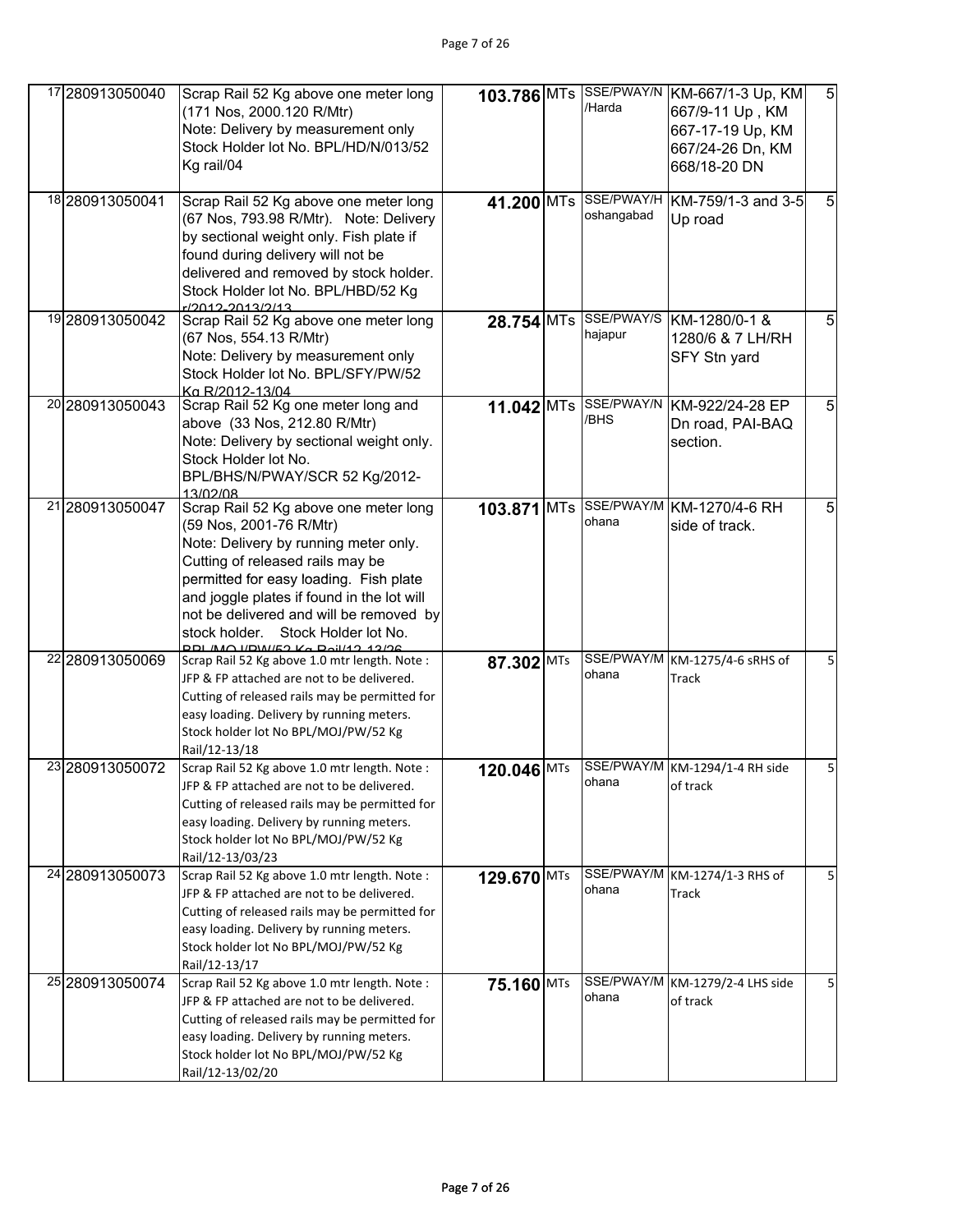| 26 280913050075 | Scrap Rail 52 Kg above 1.0 mtr length. Note:                         | 65.807 MTs          |                        | SSE/PWAY/M KM-1285/0-1 both side             | 5 <sub>l</sub> |
|-----------------|----------------------------------------------------------------------|---------------------|------------------------|----------------------------------------------|----------------|
|                 | JFP & FP attached are not to be delivered.                           |                     | ohana                  | of track                                     |                |
|                 | Cutting of released rails may be permitted for                       |                     |                        |                                              |                |
|                 | easy loading. Delivery by running meters.                            |                     |                        |                                              |                |
|                 | Stock holder lot No BPL/MOJ/PW/52 Kg                                 |                     |                        |                                              |                |
|                 | Rail/12-13/02/21                                                     |                     |                        |                                              |                |
| 27 280913050076 | Scrap Rail 52 Kg above 1.0 mtr length. Note:                         | 104.667 MTs         |                        | SSE/PWAY/M KM-1292/3-5 RH side               | 5              |
|                 | JFP & FP attached are not to be delivered.                           |                     | ohana                  | of track                                     |                |
|                 | Cutting of released rails may be permitted for                       |                     |                        |                                              |                |
|                 | easy loading. Delivery by running meters.                            |                     |                        |                                              |                |
|                 | Stock holder lot No BPL/MOJ/PW/52 Kg                                 |                     |                        |                                              |                |
|                 | Rail/12-13/03/24                                                     |                     |                        |                                              |                |
| 28 280913050077 | Scrap Rail 52 Kg above 1.0 mtr long. Note :                          | 63.642 MTs          | <b>SSE/PWAY/N</b>      | KM-668/47-51 up sode,                        | 5 <sub>l</sub> |
|                 | Delivery by running meters. Stock holder lot                         |                     | /Harda                 | KM-668/6-8 Dn side                           |                |
|                 |                                                                      |                     |                        |                                              |                |
| 29 280913010367 | No BPL/HD/N/013/52 Kg R/03                                           |                     | 27.236 MTs SSE/PW/S/Vi | KM-877/35, 878/1 up                          | 5 <sub>5</sub> |
|                 | Scrap Rail 60 kg above one meter long                                |                     | disha                  | road, SCI-SMT section.                       |                |
| forfeited       | (37 Nos, 451.39 R. Mtrs.) Note:                                      |                     |                        |                                              |                |
|                 | Delivery by sectional weight. If any                                 |                     |                        |                                              |                |
|                 | F/plate found during delivery, will not be                           |                     |                        |                                              |                |
|                 | delivered and removed by stock holder.                               |                     |                        |                                              |                |
|                 | Stock holder Lot No:                                                 |                     |                        |                                              |                |
| 30 280912110219 | RPL/PW/S/RHS/60kg/2012/11/36<br>Scrap Rail 60 Kg above one meter (53 |                     | 25.797 MTs SSE/PW/M/   | KM EP 1326 1334 Dn                           | 5 <sub>5</sub> |
|                 | Nos, 427.53 R/M) Note: delivery by                                   |                     | EТ                     | waiting way BPL line at                      |                |
|                 | running meter Stock Holder                                           |                     |                        | ET passenger yard                            |                |
|                 | BPL/ET/Pway/60 kg/rail/12-13/05 Note:                                |                     |                        |                                              |                |
|                 | Cutting permission is allowed for easy                               |                     |                        |                                              |                |
|                 | loading                                                              |                     |                        |                                              |                |
| 31 280912110230 | Scrap Rail 60 Kg Illrd class above one                               |                     |                        | 78.963 MTs SSE/PWAY/B KM-953/5-9, 13-15, KM- | 5 <sub>5</sub> |
|                 | meter (107 Nos, 1308.64 R/M) Note:                                   |                     | AQ                     | 954/21-23 up road.                           |                |
|                 | delivery by sectional weight Stock                                   |                     |                        |                                              |                |
|                 | Holder BPL/BAQ/60 Kg/2012-13/11                                      |                     |                        |                                              |                |
| 32 280912110233 | Scrap Rail 60 Kg Illrd class above one                               |                     |                        | 130.148 MTs SE/PWAY/B KM-955/21-23, 23-25,   | 5 <sub>5</sub> |
|                 | meter (195 Nos, 2156.91 R/M) Note:                                   |                     | AQ                     | 27-29, 955/29 to 956/1                       |                |
|                 | delivery by sectional weight Stock                                   |                     |                        | & 956/5-7 & 956/7-9 Up<br>road.              |                |
|                 | Holder BPL/BAQ/60 Ka/2012-13/10                                      |                     |                        |                                              |                |
| 33 281912070075 | Scrap Rail 60 Kg one meter long and                                  |                     | 19.221 MTs SSE/PW/N/   | KM 921/5-7 EP Up Rd.<br>PAI Yard             | 5 <sub>5</sub> |
|                 | above (40 Nos, 318.54 R/Mtr.)                                        |                     | <b>BHS</b>             |                                              |                |
|                 | Note: Delivery by Running meter only.                                |                     |                        |                                              |                |
|                 | Stock Holder's Lot No:                                               |                     |                        |                                              |                |
|                 | BPL/BHS/N/PW/SCR/60 kg/12-13/06/02                                   |                     |                        |                                              |                |
| 34 281912070082 | Scrap Rail 60 Kg 3rd Class above one                                 |                     | 13.641 MTs SSE/PW/     | KM 948/17-19 & 948                           | 5              |
|                 | meter long (68 Nos, 226.07 R./Meter).                                |                     | BAQ                    | /33-35,& KM 949/19-                          |                |
|                 | Note: Delivery by Sectional weight.                                  |                     |                        | 23UP Road.                                   |                |
|                 | Stock Holder's Lot No: BPL/BAQ/60                                    |                     |                        |                                              |                |
|                 | Ka/R/2012-13/05                                                      |                     |                        |                                              |                |
| 35 281912070083 | Scrap Rail 60 Kg 3rd Class above one                                 |                     | 12.540 MTs SSE/PW /    | KM 969/3-5 UP Road.                          | 5              |
|                 | meter long (29 Nos, 207.83 R./Meter).                                |                     | BAQ                    |                                              |                |
|                 | Note: Delivery by Sectional weight.                                  |                     |                        |                                              |                |
|                 | Stock Holder's Lot No:BPL/BAQ/60                                     |                     |                        |                                              |                |
|                 | Ka/R/2012-13/06                                                      |                     |                        |                                              |                |
| 36 280912120266 | Scrap Rail 60 Kg 3rd Class above one                                 | 196.173 MTs SSE/PW/ |                        | KM 953/20-22, 24-26,                         | 5              |
|                 | meter long(269 Nos, 3257.13                                          |                     | <b>BAQ</b>             | 954/6-8, 10-12, 12-14,                       |                |
|                 | R/Mtrs)Note-Delivery by Sectional                                    |                     |                        | 14, 16, 22-24 and 28-                        |                |
|                 | weight(Running meter) Stock Holder Lot                               |                     |                        | 30, 955/8-10, 26-28                          |                |
|                 | No:BPI/BAQ/ 60 Ka R/2012-13/12                                       |                     |                        |                                              |                |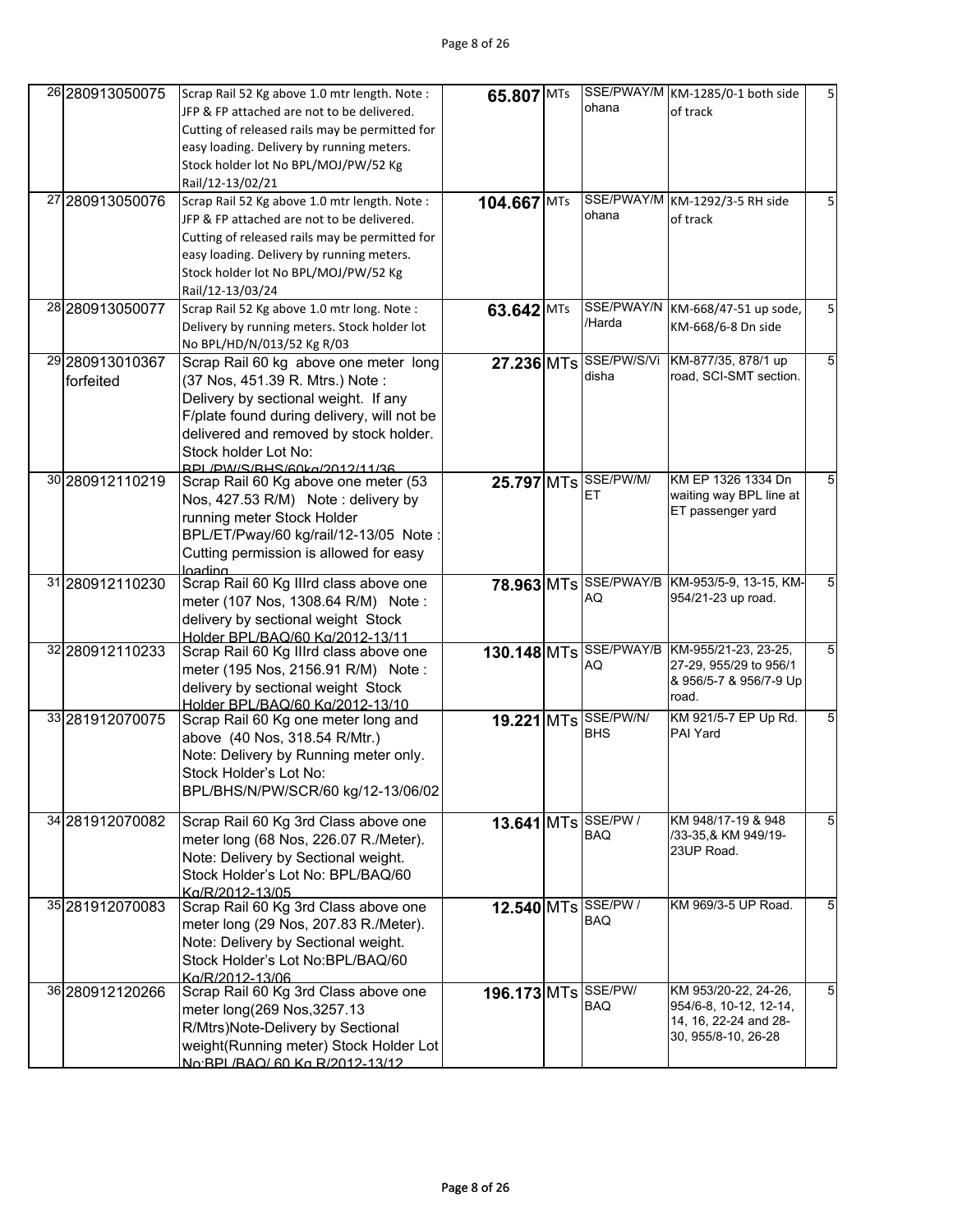| 37 280912120268 | Scrap Rail 60 Kg 3rd Class above one<br>meter long(75 Nos, 373.41 R/Mtrs)Note-<br>Delivery by Sectional weight (Running<br>meter) Stock Holder Lot No:BPL/PW/S/<br>Scr 60 Kg/2012-13/11/02                                                                                                                                        |                     | 22.532 MTs SSE/PW/S/<br><b>BPL</b>  | Bet. MDDP Yard in KM<br>813/23-25 Up ML to<br>Concor Sdg., 813/30-<br>814/2 between DN<br>ML to HEG Sdg, 814/2-<br>6 between DN ML to<br>HEG Sdg, 814/4-6 DN<br>sdg near HEG sdg,<br>814/8-10 near Dn Loop<br>side & 814/11-13<br>between Up Loop to Up<br>sdg near Rly Qtr.<br><b>MDDP</b> | 5 |
|-----------------|-----------------------------------------------------------------------------------------------------------------------------------------------------------------------------------------------------------------------------------------------------------------------------------------------------------------------------------|---------------------|-------------------------------------|---------------------------------------------------------------------------------------------------------------------------------------------------------------------------------------------------------------------------------------------------------------------------------------------|---|
| 38 280913010332 | Scrap Rail 60 kg 3rd class above one<br>meter long (140 Nos, 1742.29 R. Mtrs.)<br>Note: Delivery by sectional weight<br>Stock holder Lot No: BPL/BAQ/60kg<br>R/2012-13/16                                                                                                                                                         |                     | 105.13 MTs SE/PW<br>BAQ             | KM 946/21-23 & 21-25<br>and 946/39 to 947/1                                                                                                                                                                                                                                                 | 5 |
| 39 280913010337 | Scrap Rail 60 kg one meter& above<br>one meter long (42 Nos, 390.20 R.<br>Mtrs.) Note: Delivery by sectional<br>weight Stock holder Lot No:<br>BPI/BHS/N/PW/SCR/60kg/12-13/11/3                                                                                                                                                   |                     | 23.545 MTs SSE/PW/N/<br><b>BHS</b>  | KM 919/20-22, 26-28<br>DN & 919/15-19 UP<br>Road GLG-PAI Section                                                                                                                                                                                                                            | 5 |
| 40 280913010374 | Scrap Rail 60 kg above one meter long<br>(255 Nos, 2782.85 R. Mtrs.) Note:<br>Delivery by sectional weight. Fish plate<br>if found during delivery not be delivered<br>and removed by stock holder. Stock<br>holder Lot No: BPL/HBD/PW/60 kg<br>R/2012-13/09                                                                      | 167.917 MTs SSE/PW/ | HBD                                 | KM 770/02-06 DN<br>Road                                                                                                                                                                                                                                                                     | 5 |
| 41 280913010378 | Scrap Rail 60 Kg Illrd class above one<br>meter long(33 Nos, 304.54 R/M) Note:<br>delivery by running meter Note :[1]<br>Fish plate will not be deliveredduring<br>delivery will be removed by stock holder<br>[2] Cutting permission is allowed for<br>easy loading. Stock Holder<br>BPL/ET/Pway/S/Sc Rail 60 kg/12-<br>12/01/02 |                     | 18.376 MTs SSE/PW/S/<br><b>BPL</b>  | Bet. MDDP-MSO Bet.<br>KM 817/7-9Up side,<br>817/7-9 Kanchi, 817/11-<br>13 Up side, 817/11-15<br>Kanchi, 817/13-15 Up<br>side & 818/1-5 Up side                                                                                                                                              | 5 |
| 42 280913020396 | Scrap Rail 60 Kg one meter long &<br>above (92 Nos, 557.03 R/M) Note:<br>delivery by sectional weight. Stock<br>Holder BPL/BHS/N/PWAY/Scr -60<br>Ka/12-13/12/12                                                                                                                                                                   |                     | 33.611 MTs SE/PW/N/<br><b>BHS</b>   | KM 928/24-26, 30-34,<br>35-41 Up-Dn Road<br>BAQ Yard.                                                                                                                                                                                                                                       | 5 |
| 43 280913020397 | Scrap Rail 60 Kg one meter long &<br>above (121 Nos, 1218.86 R/M) Note:<br>delivery by running meter. Stock Holder<br>BPL/BHS/N/PW/Scr/60 Kg/12-13/12/14<br>Note: Fish plates to be removed before<br>delivery and not to be delivered.                                                                                           |                     | 73.546 MTs SSE/PW/N/<br><b>BHS</b>  | KM-902/14-18, 18-22,<br>22-26 EP Dn road,<br>902/26-28 Sori-Sumr<br>sec.                                                                                                                                                                                                                    | 5 |
| 44 280913020398 | Scrap Rail 60 Kg one meter long &<br>above (137 Nos, 2186.75 R/M) Note:<br>delivery by running meter. Fish plate<br>will be removed and not to be delivered,<br>if any. Stock Holder<br>BPL/BHS/N/PWAY/Scr/60 Kg/12-<br>13/12/11                                                                                                  |                     | 131.948 MTs SSE/PW/N/<br><b>BHS</b> | KM-899/20-24, 24-28,<br>KM-899/23-27, 900/2-4,<br>4-8, 8-12 EP dn road,<br>Sori-Sumr Sec.                                                                                                                                                                                                   | 5 |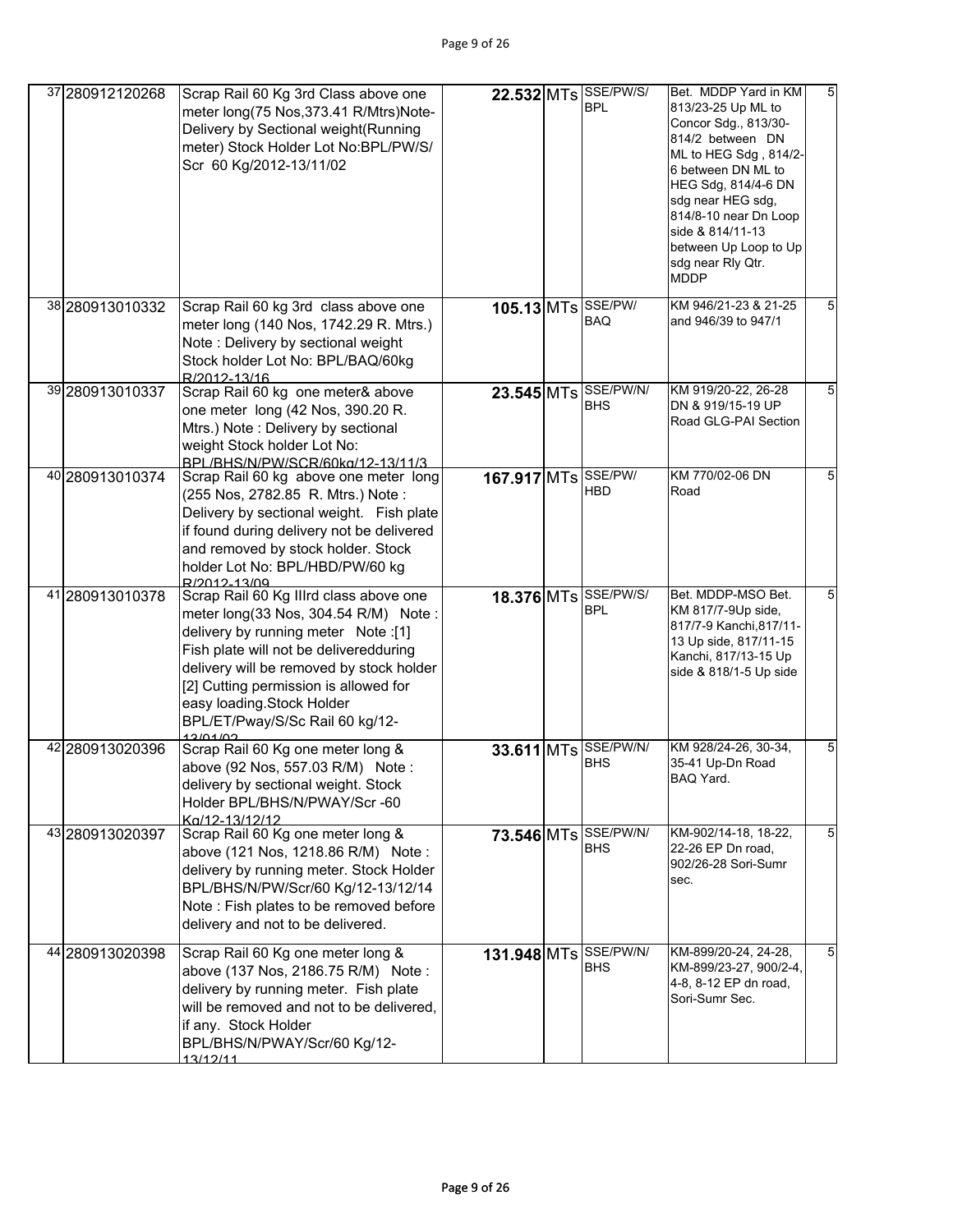| 45 280913020420 | Scrap Rail 60 Kg above one meter long<br>(96 Nos, 271.72 R/M) Note: delivery of<br>the material by measurement. Stock<br>Holder BPL/HD/N/013/60 Kg/1                                                                                                                                                                                                                         |                     | 16.396 MTs SSE/PW/N/H<br>D              | KM-711/13-15 Up,<br>712/6-10 Dn, 712/5-7<br>Up, 711/16-18 Dn.                                                                                                                                                                                                                        | 5 |
|-----------------|------------------------------------------------------------------------------------------------------------------------------------------------------------------------------------------------------------------------------------------------------------------------------------------------------------------------------------------------------------------------------|---------------------|-----------------------------------------|--------------------------------------------------------------------------------------------------------------------------------------------------------------------------------------------------------------------------------------------------------------------------------------|---|
| 46 280913020435 | Sc. Rail 60 kgs 1 Mtr longs & above (72<br>Nos, 493.81 R/Mtr.) Note:- Delivery by<br>Sectional weight<br>Fish plates to be<br>removed before delivery.<br>Stock Holder lot<br>No.BPL/BHS/N/P.WAY/SCR 60<br>KG/2012 <sub>-</sub> 13/12/13                                                                                                                                     |                     | 29.796 MTs SSE/PW/N/<br><b>BHS</b>      | Km 912/10-16,11-13 &<br>913/1-3,5-9,2-4 DN UP<br>Between GLG-PAL<br>section                                                                                                                                                                                                          | 5 |
| 47 280913030488 | Scrap Rail 60 Kg 3rd class above one<br>meter long(179 Nos, 2124.22 R/Mtr.)<br>Note:1- Delivery by sectional weighment<br>2- Joggle fish plate may be removed<br>before delivery Stock Holder Lot NO:<br>BPL/RAO/60 kg/R/ 2012-13/17                                                                                                                                         | 128.175 MTs SSE/PW/ | <b>BAQ</b>                              | KM 951/5-7,15-17,21-<br>23,25-27 Up Road                                                                                                                                                                                                                                             | 5 |
| 48 280913030491 | Scrap Rail 60 Kg III Class above one<br>meter long(107 Nos, 704.21 R/Mtr.)<br>Note:1- Delivery by Running meter) 2-<br>Cutting permission may be allowed for<br>easy loading 3- Fish plate will not be<br>delivered during delivery and removed<br>by stock holder Stock Holder Lot NO:<br>BPL/PW/S/ Sc Rail/60 kg/12-13/02/04                                               |                     | 42.492 MTs SSE/PW/S/<br><b>BPL</b>      | Between BKA-ODG<br>with ODG yard bet. Km<br>800/3-7 up side 800/11-<br>13,13-15 up side,<br>800/14-16Dn side<br>800/21-23 up<br>side,800/26-28 Dn<br>side, 800/32-34 Dn side<br>Near Ballast sdg.<br>800/31-33 up side near<br>Rly Qtr. ODG & 801/15-<br>17 up side near gate<br>240 | 5 |
| 49 280913030517 | Scrap Rail 60 Kg one meter long and<br>above (95 Nos, 1683.67 R/Mtr.) Note:1-<br>Delivery by sectional<br>weighment(Running meter) 2- Fish<br>plates to be removed before delivery.<br>3.SEJ stock rail/tongue rail will be<br>delivered after cutting of tail end which<br>will not be delivered. Stock Holder Lot<br>NO: BPL/BHS/N/PWAY/SCR/60<br>COICOISE SEOCIAL         |                     | 101.593 MTs SSE/PWAY/N<br>/BHS          | KM-900/30-32 & 901/2-<br>4, 10-12 EP Dn Road,<br>Sori-Sumr Sec.                                                                                                                                                                                                                      | 5 |
| 50 280913030518 | Scrap Rail 60 Kg one meter long and<br>above (133 Nos, 1694.53 R/Mtr.) Note:1-<br>Delivery by sectional<br>weighment(Running meter) 2- Fish<br>plates to be removed before delivery.<br>3.SEJ stock rail/tongue rail will be<br>delivered after cutting of tail end which<br>will not be delivered. Stock Holder Lot<br>NO: BPL/BHS/N/PWAY/SCR/60<br><u>CALORED ASIASIAS</u> |                     | /BHS                                    | 102.248 MTs SSE/PWAY/N KM-901/14-16, 18-22,<br>22-24, 24-26, 26-28, &<br>902/6-8, 8-12, Sori-<br>Sumr Sec.                                                                                                                                                                           | 5 |
| 51 280913050035 | Scrap released rail 60 Kg above one<br>meter long in a stack. Note: Delivery<br>by measurement running meter.<br>Cutting permission may be allowed for<br>easy loading. Stock Holder Lot No<br>BPL/BHS/S/PW/Sc. Rail/60 Kg/12-<br>13/02/56                                                                                                                                   |                     | 11.740 MTs SSE/PWAY/S<br><b>Nidisha</b> | KM-881/9-7 up road<br>SCI yard                                                                                                                                                                                                                                                       | 5 |
| 52 280913050046 | Scrap 60 Kg Rail IIIrd class above one<br>meter long. (166 Nos-2080.25 R/Mtr)<br>Note: Delivery by sectional weight.<br>Stock Holder Lot No BPL/BAQ/60 Kg<br>R/2012-13/18                                                                                                                                                                                                    |                     | AQ                                      | 125.522 MTs SSE/PWAY/B KM-968/6-8, KM-<br>968/18-20, KM-<br>968/30-32 Dn Road                                                                                                                                                                                                        | 5 |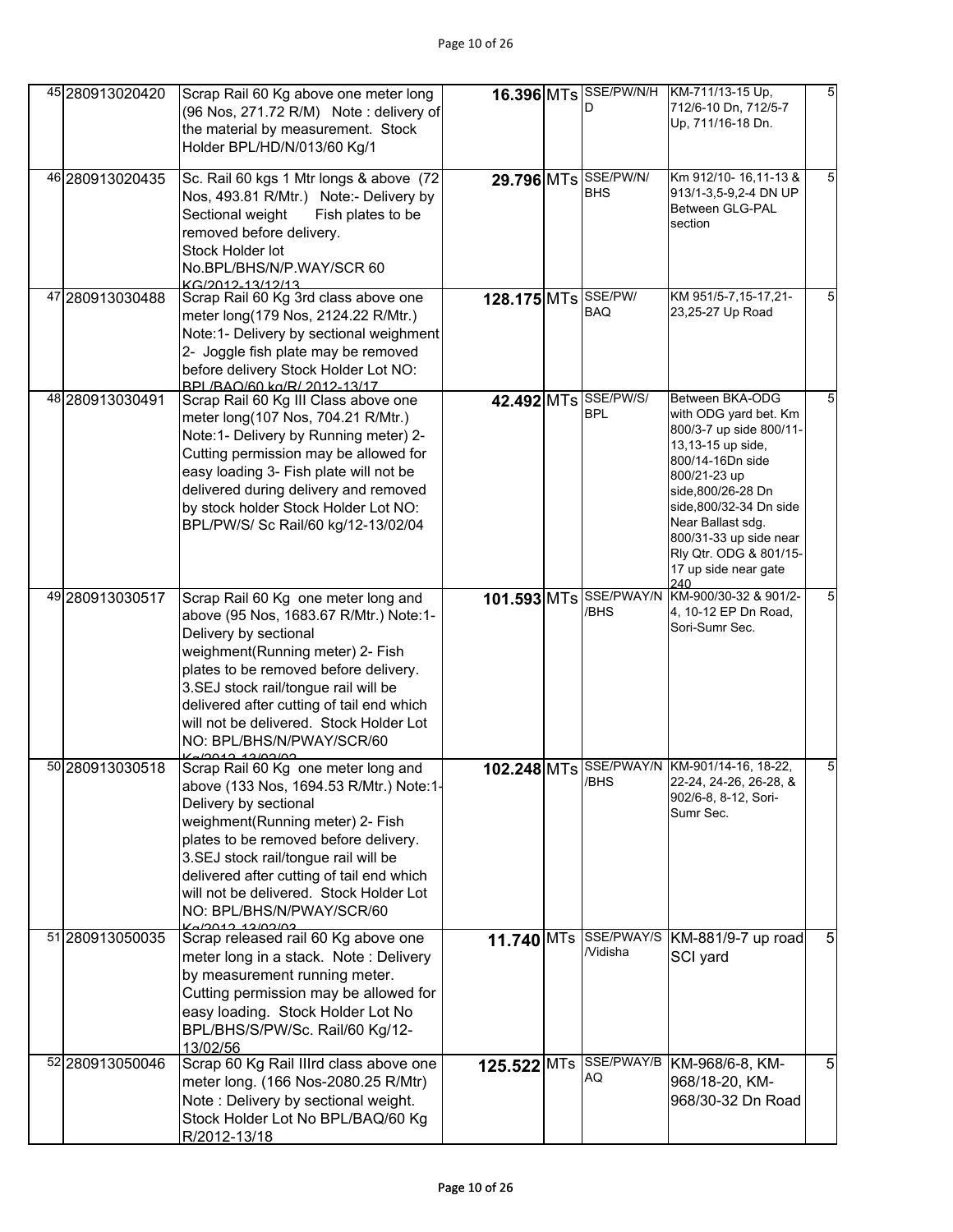| 53 281912070073 | Scrap Rail 90 Lbs III/C above one meter<br>long (114 Nos, 592.22 R/Mtr.)<br>Note: Delivery by Sectional weight<br>Stock Holder's Lot No:<br>BPL/BIN/PW/SC/90 LBS/7/12-13/21                                                                                                                                                          |            | 26.419 MTs SSE/PW/<br><b>BINA</b>  | EP 1338 to 1352, Near<br>Loco path way, Bina dn<br>yard.                                                                                                                           | 5 <sub>5</sub>  |
|-----------------|--------------------------------------------------------------------------------------------------------------------------------------------------------------------------------------------------------------------------------------------------------------------------------------------------------------------------------------|------------|------------------------------------|------------------------------------------------------------------------------------------------------------------------------------------------------------------------------------|-----------------|
| 54 280912110235 | Scrap Rail 90 Lbs one meter and above<br>(106 Nos, 470.52 R./Meter)<br>Note: Delivery by Sectional weight.<br>Stock Holder's Lot No:<br>BPL/BHS/N/Pway//SCR/90 Lbs/2012-<br>13/10/02                                                                                                                                                 |            | /BHS                               | 20.990 MTs SSE/PWAY/N KM-910/27-29, 911/23-<br>27, 30-32 EP Dn & Up<br>GLG yard                                                                                                    | 5 <sub>5</sub>  |
| 55 280912120264 | Scrap Rail 90 Lbs 3rd class above one<br>meter long(44 Nos, 300.18 R/Mtrs) Note-<br>Delivery by Running meter only. 2)<br>cutting permission may be allowed for<br>easy loading, fish plate will not be<br>delivered during delivery and will be<br>removed by stock holder. Stock Holder<br>Lot No:BPL/PW/S/SCR 90R/12-<br>12111101 |            | 13.391 MTs SSE/PW/S/<br><b>BPL</b> | MDDP Yard - KM<br>814/8-10 DN side,<br>814/9-11 Up side, near<br>Railway quarter,<br>MDDP, 814/11-13<br>between up loop to up<br>goods and 814/20-22<br>DN Side near DN<br>siding. | 5               |
| 56 280913010381 | Scrap Rail 90 Lbs above one meter<br>long (105 Nos, 672.04 R. Mtrs.) Note :1-<br>Delivery by sectional weight 2- cutting<br>may be allowed for easy loading Stock<br>holder Lot No: BPL/BIN/Scrap/ 90 Lbs<br>Rail /08                                                                                                                | 29.98 MTs  | SSE/PW/<br><b>BINA</b>             | KM 1276A - 1278-A LH<br>Side Near old Bridge<br><b>BIN</b> yard                                                                                                                    | 5 <sub>5</sub>  |
| 57 280913050044 | Scrap 90 Lbs Rail above one Mtr long<br>(122 Nos, 1221.37 R/Mtr) Note:<br>Delivery by sectional weight. Stock<br>Holder Lot No BPL/BIN/Scrap/90 Lbs<br>Rail/11                                                                                                                                                                       | 54.485 MTs | INA                                | SSE/PWAY/B   KM-974/40/974/42<br>LH side Bin Yard                                                                                                                                  | 5 <sub>l</sub>  |
| 58 280913050045 | Scrap 90 Lbs Rail above one Mtr long<br>(127 Nos, 900.27 R/Mtr) Note:<br>Delivery by sectional weight. Stock<br>Holder Lot No BPL/BIN/Scrap/90 Lbs<br>Rail/9                                                                                                                                                                         | 40.161 MTs | INA                                | SSE/PWAY/B BIN/1236-BIN/1248<br>LH side Near<br>Power House, BIN<br>Yard                                                                                                           | 5 <sup>1</sup>  |
| 59 280913010382 | Scrap Rail 100 Lbs above one meter<br>long (46 Nos, 493.85 R. Mtrs.) Note:<br>Delivery by sectional weight Stock<br>holder Lot No: BPL/BINA/100 Lbs<br><u>Rail/2012-13/6.</u>                                                                                                                                                        | 24.544 MTs | SSE/PW/<br><b>BINA</b>             | <b>BINA Yard Bet. Track</b><br>KM BIN/1178-BIN/1204<br>& KM BIN 2052-<br><b>BIN/1212</b>                                                                                           | 5 <sub>5</sub>  |
| 60 280913010331 | Scrap Rail 100 Lbs one meter and<br>above one meter long (79 Nos, 844.74<br>R. Mtrs.) Note: Delivery by sectional<br>weight Stock holder Lot No:<br>BPL/BINA/PW/SC/100 Lbs/2012/12/346                                                                                                                                               |            | 41.983 MTs SSE/PW/<br><b>BINA</b>  | <b>KM BIN/2044-</b><br>BIN/2046 UP Yd BINA                                                                                                                                         | $5\overline{)}$ |
| 61 280913050037 | Scrap Rail 82 Lbs above one meter<br>long. Note: Delivery by running meter.<br>Fish plate if found during delivery will<br>not be delivered and removed by<br>stock holder. Stock Holder Lot No<br>BPL/KNW/PW/SCR/82 Lbs/12-<br>13/02/15                                                                                             |            | NW                                 | 12.834 MTs SSE/PWAY/K KM-613/13-15 up<br>side CAER Yard                                                                                                                            | 5 <sub>l</sub>  |
| 62 280913050039 | Scrap Rail 82 Lbs above one meter<br>long. Delivery by running meter.<br>Stock Holder Lot No<br>BPL/KNW/PW/SCR/82 Lbs/12-<br>13/03/18                                                                                                                                                                                                |            | <b>NW</b>                          | 37.749 MTs SSE/PWAY/K KM-601/5 to 601/28<br>up/dn side BIR yard                                                                                                                    | 5 <sub>5</sub>  |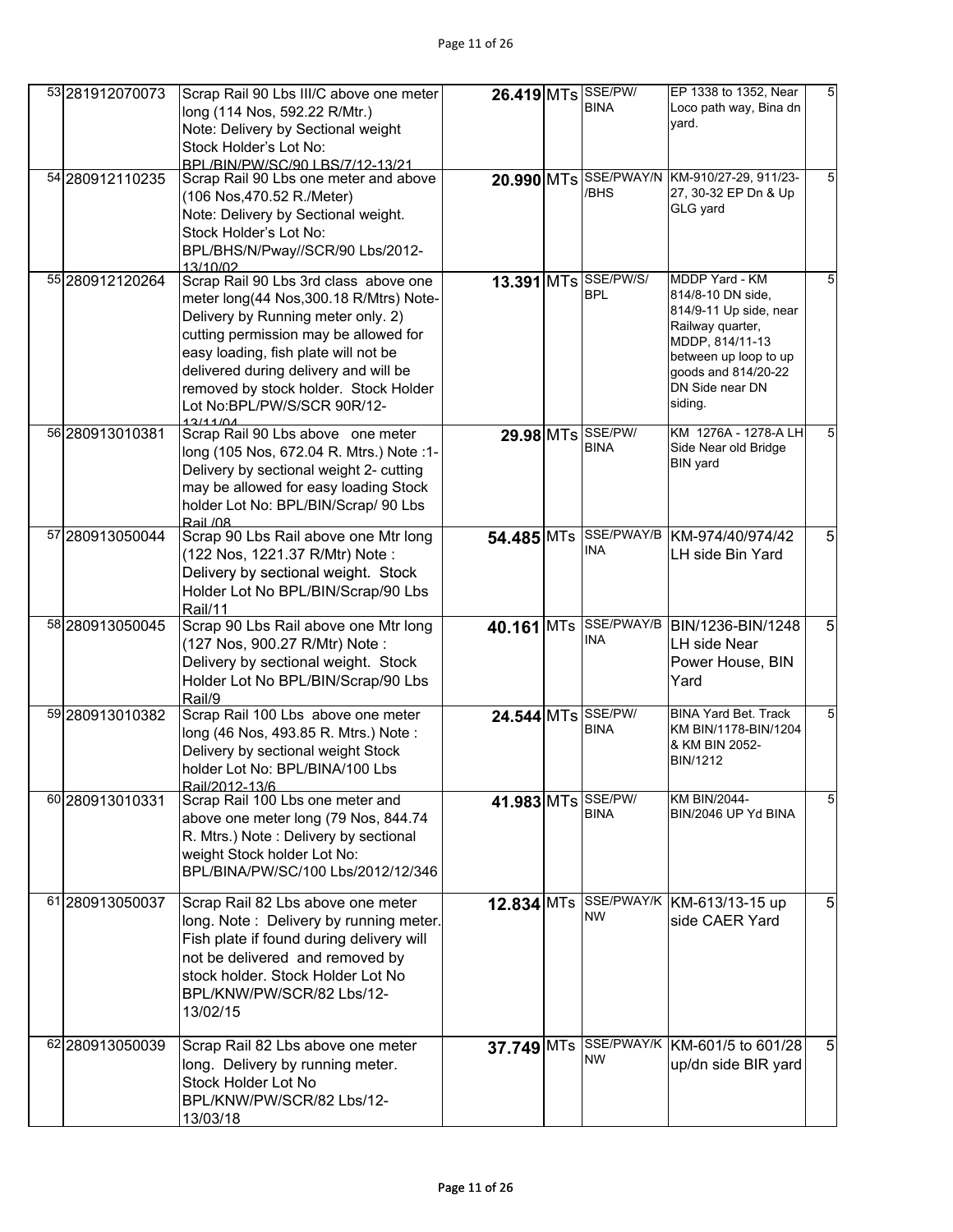|        | 63 280913050033 | Scrap rail melting below one mtr<br>consisting of Rail 52 Kg, Rail 60 Kg,<br>Rail 90 Lbs, Rail 82 Lbs. Note:<br>Delivery of lot by actual weight. Stock<br>holder Lot No BPL/KNW/Rail/Melt/12-<br>13/02/16                                                                                                                                                                                                                                                     |            | NW.                                | 24.903 MTs SSE/PWAY/K KM-612/25-27 up<br>side CAER yard in<br>tiebar fencing. | 5 <sub>l</sub> |
|--------|-----------------|----------------------------------------------------------------------------------------------------------------------------------------------------------------------------------------------------------------------------------------------------------------------------------------------------------------------------------------------------------------------------------------------------------------------------------------------------------------|------------|------------------------------------|-------------------------------------------------------------------------------|----------------|
|        | 64 280913050034 | Scrap MS melting consisting of 52 Kg<br>and 60 Kg Rail pieces below one<br>meter long Note: Delivery of lot by<br>actual weight. Stock holder Lot No<br>BPL/HBD/PW 52 & 60<br>Kg/R/pieces/2012-13/03/15                                                                                                                                                                                                                                                        |            | BD                                 | 36.861 MTs SSE/PWAY/H KM-762/37-35 and<br>35-33 up road.                      | 5              |
| P. WAY |                 |                                                                                                                                                                                                                                                                                                                                                                                                                                                                |            |                                    |                                                                               |                |
|        | 65 280913020427 | Unserviceable scrap consisting of Stack<br>No 1 V/R 52 Kg 1-12 Illrd class 10 Nos,<br>Reduse V/R, Stack No 2 Scrap rail 52<br>Kg IIIrd class below 1 mtr long - 34<br>Pieces, Stack No 3 scrap rail 60 Kg Illrd<br>class below one meter long - 14 Nos,<br>Stack No 4 - scrap rail piece w/o heel =<br>107 Nos, Stack No 5 - left over MS<br>melting or rail. Note: Delivery by actual<br>weight Stock Holder Lot No<br>BPL/PW/S/Sc. M.S. Melting Pt.&Xing/12- |            | 8.756 MTs SSE/PW/S/<br><b>BPL</b>  | SSE/PW/South/BPL in<br>Office compound.                                       |                |
|        | 66 280913020429 | Unserviceable scrap consisting of CI Gr.<br>I broken, Stack No 1 - CI insert with<br>ERC & w/o ERC - 1730 Nos, Stack No<br>2 - CI block off sizes - 471 Nos Stack<br>No 3 - Broken CI Chair of SEJ -172 Nos<br>Stack No 4 - Broken CST-9 single =<br>19 Nos. Delivery by actual weighment<br>only. Stock Holder's Lot No<br>RDI /DIM/C/So Cr 1/12 12/02/02                                                                                                     |            | 9.607 MTs SSE/PW/S/<br><b>BPL</b>  | SSE/PW/South/BPL in<br>Office compound.                                       | 5              |
|        | 67 280912110243 | Scrap xing STS with or without slide<br>chairs and attached with slide chairs in<br>24 Nos. (248 Nos) Note: Delivery will<br>be given by R/Mtr. Stock Holders Lot<br>No BPL/PW/North/Sc xing sleeper/12-<br>13/10/14                                                                                                                                                                                                                                           |            | 22.944 MTs SSE/PWY/N/<br>BPL       | EP NSZ 1260 H to NSZ<br>1260 M NSZ Yard                                       | 5              |
|        | 68 281912060027 | Scrap Point & Xing S.T. Sleeper with or<br>without slide chair<br>Note: Delivery by Running Meter<br>(Measurement basis)<br>Stockholder lot No:<br>BPL/BHS/PW/S/Scrap Pt.&<br>Xing STS/12-13/04/04                                                                                                                                                                                                                                                             |            | 15.491 MTs SSE/PW/S/<br><b>BHS</b> | KM 880/19-21 Up Rd.<br>at SCI Yard                                            | 5              |
|        | 69 280913050030 | Scrap CMS Xing. Note: Delivery by<br>Nos only. Stock Holder Lot No<br>BPL/ET/PW/Sc. CMS Xing/2012-13/02                                                                                                                                                                                                                                                                                                                                                        | 36.000 Nos | SSE/PW/M/E                         | EP Np 1147-1153<br>NEGG siding ET<br>passenger yard.                          | 5              |
|        | 70 280913050032 | Scrap points and xing rails 90 Lbs and<br>52 Kg "V" rails without rails, check rail<br>and tonge rail etc. off sizes. Note:<br>Delivery by actual weight. Stock<br>holder lot No BPL/ASKN/PW/P & C<br>rails/2012-13/09                                                                                                                                                                                                                                         | 43.988 MTs | SSE/PW/Ash<br>ok Nagar             | KM-1049/1 to<br>1050/3 LH and RH<br>side in ASKN yard                         | 5              |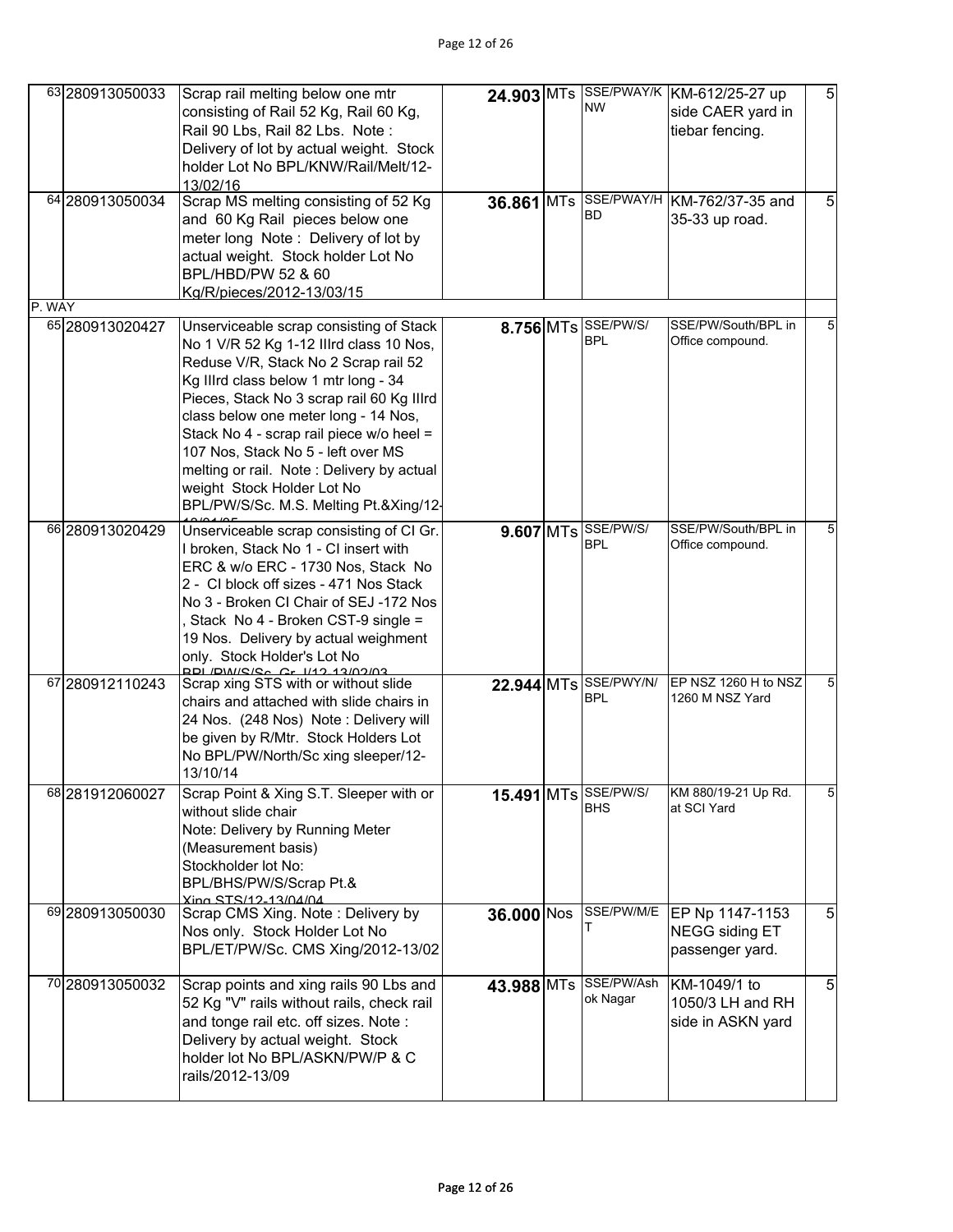| 71 280913010385 | Scrap Steel P&C Sleeper off size with or<br>without slide chair for 52 kg T/out(101<br>Nos, 367.12 R/Mtr.) Note: Delivery by<br>Running meter Sock Holder Lot<br>NO;BPL/ASKN/PW/P&Csleeper/12-<br>13/06                                       |             | 13.563 MTs SSE/PW/<br>Ashoknagar  | KM 1011/15-16 RH and<br>km 1012/11-12 LH side<br>in GVB yard                            | 5 <sub>l</sub> |
|-----------------|-----------------------------------------------------------------------------------------------------------------------------------------------------------------------------------------------------------------------------------------------|-------------|-----------------------------------|-----------------------------------------------------------------------------------------|----------------|
| 72 280913050028 | Scrap STS crossing sleeper with or<br>without slide chairs of Drg No M-0455.<br>Note: Delivery will be given by running<br>meter/sectional weight. Stock Holder<br>Lot No ST.<br>Crossing/SSE/PWAY/SVPI/2012-<br>13/22                        |             | VPI                               | 20.413 MTs SSE/PWAY/S KM-1142/1-1143/1<br>in BDWS Yard/RH<br>& LH side                  | 5              |
| 73 281912060028 | Released Girder Bridge Span<br>1x7.00 M<br>1x6.18 M<br>1x7.17 M<br>1x12.2 M (04 Span)<br>Note: Delivery by actual weight<br>Stock holder lot No:<br>RDI /RHS/N/PW/SCR/CR/11_12/03/60                                                          |             | 35.685 MTs SSE/PW/N/<br>BHS       | KM 903/22-24 & 904/8-<br>10 & 906/14-16 Dn Rd.<br><b>SUMR-GLG Section</b>               | 5 <sub>5</sub> |
| 74 280913010376 | Released Scrap Girder Bridge & Bed<br>Plates consisting of Cast Iron & Steel<br>Note: Delivery by actual weight<br>Stockholder's Lot No.<br>BPL/BHS/N/P.Way/SCR G-B/2012-<br>13/10/03                                                         |             | 8.500 MTs SSE/PW/N/<br><b>BHS</b> | Km 911/4-6 DN Km<br>911/18-20 & Tool Box<br>23A DN RD GLG Yard                          | 5 <sub>5</sub> |
| 75 280912110239 | Scrap SEJ, G/Joint, P Xing material off<br>size. Note: Delivery by actual weight.<br>Stock Holder Lot No BPL/BHS/S/PW/P<br>Xing/2012-13/21                                                                                                    |             | /BHS                              | 14.917 MTs SSE/PWAY/S KM-889/27-29, 23-25 &<br>KM-890/13-15 Up road,<br><b>BHS Yard</b> | 5 <sub>5</sub> |
| 76 280912080095 | Scrap C.I. Gr.II C.I. Pots Coupled with<br>Tiebars 100 Lbs broken Note: Delivery<br>by actual weight Stock Holder lot No.<br>BPL/HD/N/Cl Gr.II/17                                                                                             |             | 11.245 MTs SSE/PW/N/<br>HD        | KM 696/39 to 697/0<br>697/0 to 697/01                                                   | 5              |
| 77 280913050018 | Scrap C.I. Pots Coupled with or<br>without Tiebars cotter broken. Note:<br>Delivery by weight onlyStock Holder<br>lot No. BPL/Guna/PW/Cl Pots/2012-<br>13/56                                                                                  | 51.974 MTs  | una                               | SSE/PWAY/G KM-1113/06 to<br>1114/6 RH & LH<br><b>RTA Yard</b>                           | 5              |
| 78 280913050020 | Scrap CI Pot broken with tie bar and<br>MS attachment. Note: Delivery by<br>actual weight. Stock Holder Lot No<br>BPL/KNW/PW/Cl/Pot/12-13/03/19                                                                                               | 16.822 MTs  | SSE/PW/KN<br>W                    | KM-601/28-30/Dn<br>side BIR yard                                                        | 5 <sub>5</sub> |
| 79 280913050019 | Scrap coupled CI pots off sizes lbs<br>corroded condition. No. standard<br>weight available average weight 108<br>Kg each pair coupled GIPR/69 & 82<br>Note: Delivery by numbers only. Stock<br>Holder Lot No BPL/HBD/PW/CI<br>POT/2012-13/14 | 630.000 Nos | oshangabad                        | SSE/PWAY/H KM-777/7-9, 9-11 &<br>17-21 Up road                                          | 5 <sub>5</sub> |
| 80 280913050024 | Released from 52 Kg Rail section<br>Scrap CI Gr.I CST-9 plate broken &<br>small pieces Drg No T-478 Note:<br>Delivery by actual weight only. Stock<br>Holder Lot No BPL/SVPI/BR/CST-<br>9/2012/2013/2/6                                       |             | VPI                               | 64.536 MTs SSE/PWAY/S KM-1195/6-7 In<br>SVPI yard RH side                               | $5 \mid$       |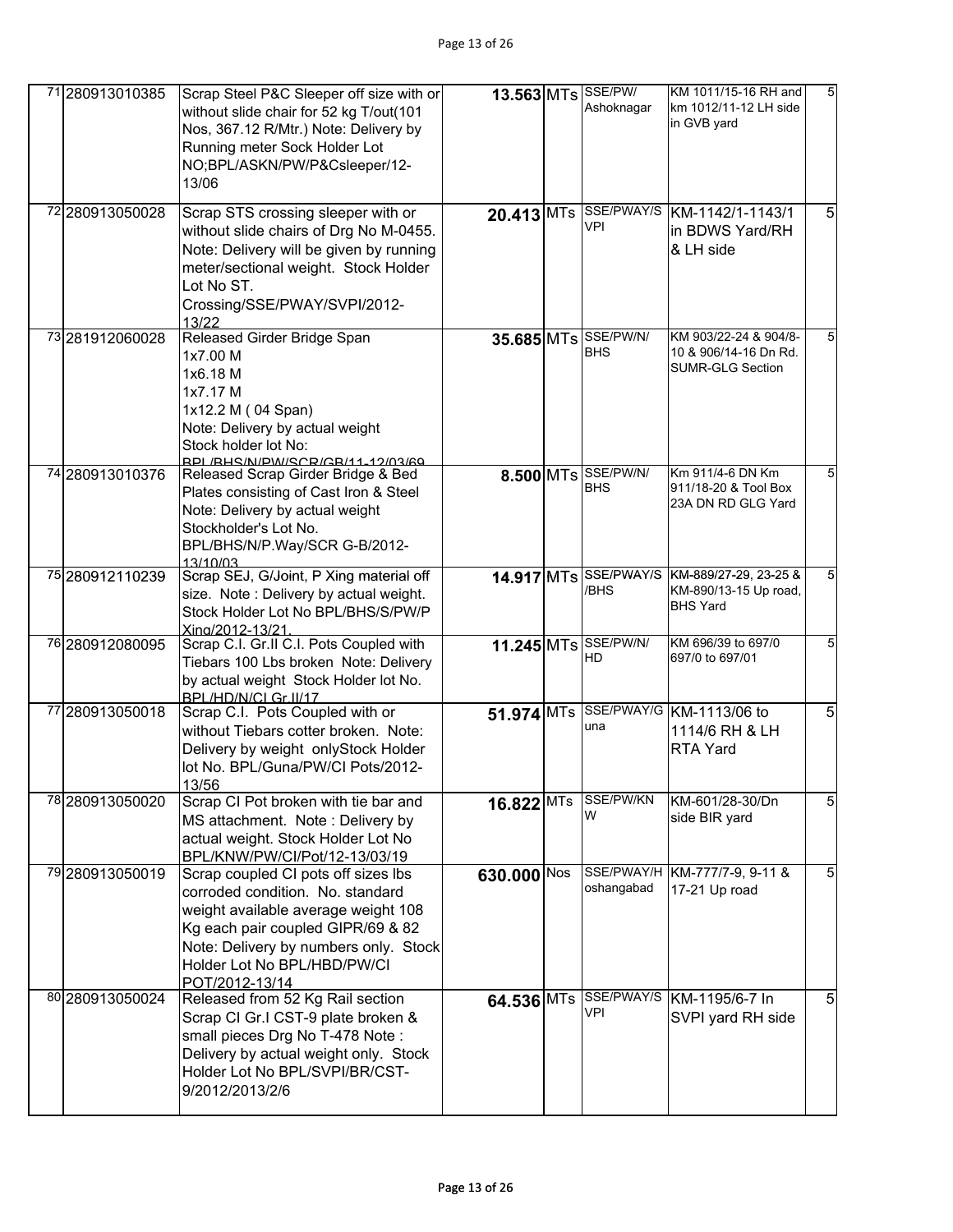|    | 81 280913050026              | Scrap CST-9 coupled broken corroded<br>with key cotters & tiebars, Scrap CST-<br>9 single with attached broken tie bars<br>and cotters corroded. Note: Delivery<br>by actual weight only. Stock Holder<br>Lot No BPL/PW/N/Sc.CST-9 Gr.II/12-<br>13/03/01  |              | 30.945 MTs SSE/PW/N/B<br>PL         | KM-EP No BPL-<br>1008-BPL1010 BPL<br>Yard Near the old<br>good shed Office,<br><b>BPL</b>              | 5              |
|----|------------------------------|-----------------------------------------------------------------------------------------------------------------------------------------------------------------------------------------------------------------------------------------------------------|--------------|-------------------------------------|--------------------------------------------------------------------------------------------------------|----------------|
|    | 82 280913020408<br>Forfeited | Scrap CI Gr. II CST-9 pair with Tie bar<br>and cotters (intact). Drg No T-478/T-<br>1022. Delivery by numbers. Stock<br>Holder Lot No                                                                                                                     | 400.000 Nos  | SSE/PWAY/Y<br>ard/ET                | Near BDT Office D/S<br><b>HP-22</b>                                                                    | 5 <sub>5</sub> |
| 83 |                              | IBPL/SSE/PWAY/vard/FT/2012-13/33<br>280913050080 Scrap C I Gr II CST 9 Coupled with tiebar<br>Note:- 1 Delivery by Number only<br>Note:- 2 Cutting permisson may be<br>allowed for easy loading<br>Stock Holder Lot No. BPL/HD/N/013/S<br>CST 9 C I Gr II |              | 501.000 Pairs SSE/P WAY<br>/N/HARDA | KM-711/17-19, KM-<br>711/19-21, KM-<br>711/21-23, KM-<br>711/25-27, KM-<br>711/27-29, KM-<br>712/11-15 | 5              |
|    | 84 280913050021              | Released from 52 Kg Rail section CI<br>Gr.I CST-9 Drg No T-478 single &<br>intact. Note: Delivery by Nos only.<br>Stock Holder Lot No BPL/SVPI/CST-<br>9/2012/2013/3/1                                                                                    | 4100.000 Nos | SSE/PWAY/S<br>VPI                   | KM-1195/6-7 In<br>SVPI yard RH side                                                                    | 5              |
|    | 85 280913050022              | Released from 52 Kg Rail section CI<br>Gr.I CST-9 Drg No T-478 single &<br>intact. Note: Delivery by Nos only.<br>Stock Holder Lot No BPL/SVPI/CST-<br>9/2012/2013/3/2                                                                                    | 1639.000 Nos | VPI                                 | SSE/PWAY/S   KM-1195/2-6 at<br>SVPI yard RH side                                                       | 5              |
|    | 86 280913050023              | Released from 52 Kg Rail section CI<br>Gr.I CST-9 Drg No T-478 single &<br>intact. Note: Delivery by Nos only.<br>Stock Holder Lot No BPL/SVPI/CST-<br>9/2012/2013/2/5                                                                                    | 364.000 Nos  | SSE/PWAY/S<br><b>VPI</b>            | KM-1215/8-9 RH<br>side                                                                                 | 5              |
|    | 87 280913050025              | Released from 52 Kg Rail section CI<br>Gr.I CST-9 plate Drg No T-478 (M)<br>single & intact. Note: Delivery by Nos<br>only. Stock Holder Lot No<br>BPL/MOJ/PW/CST-9/12-13/3/29                                                                            | 6250.000 Nos | SSE/PW/Moh<br>ana                   | KM-1295/4-5 RHS<br>of loop line in<br>PHNR yard                                                        | 5              |
|    | 88 280913050029              | Released Scrap CI Gr. I CST-9 plate<br>intact. Note: Delivery by Nos. Stock<br>Holder Lot No BPL/SFY/PW/Cl/2012-<br>13/06                                                                                                                                 | 1254.000 Nos | SSE/PW/SHA<br><b>JAPUR</b>          | KM-1279/8-10 RH<br>side opposite track<br>Machine rest house                                           | 5              |
|    | 89 280913050070              | Released from 52 Kg rail section Scrap CST-9<br>plate single/intact CI GR. I Drg. No T-478 (M)<br>Note: Delivery by Nos. Stock Holder Lot No<br>BPL/MOJ/PW/CST-9/12-13/03/25                                                                              | 5000.000 Nos | ohana                               | SSE/PWAY/M KM-1295/2-3 RHS of<br>Loop line in PHNR Yard                                                | 5              |
|    | 90 280 9130 500 71           | Released from 52 Kg rail section Scrap CST-9<br>plate single/intact CI GR. I Drg. No T-478 (M)<br>Note: Delivery by Nos. Stock Holder Lot No<br>BPL/MOJ/PW/CST-9/12-13/03/22                                                                              | 5000.000 Nos | SSE/PWAY/M<br>ohana                 | KM-1295/1-2 RHS of<br>Loop line in PHNR Yard                                                           | 5              |
| 91 |                              | 280913050081 Released from 52 Kg Rail section scrap CI Gr. I<br>CST-9 Drg No T-478 single intact. Note:<br>Delivery by numbers only. Stock Holder Lot No<br>BPL/SVPI/CST-9/2013-2014/5/1                                                                  | 3086.000 Nos | SSE/PWAY/S<br><b>VPI</b>            | KM-1195/7-8 at SVPI<br>yard RH Side                                                                    | 5              |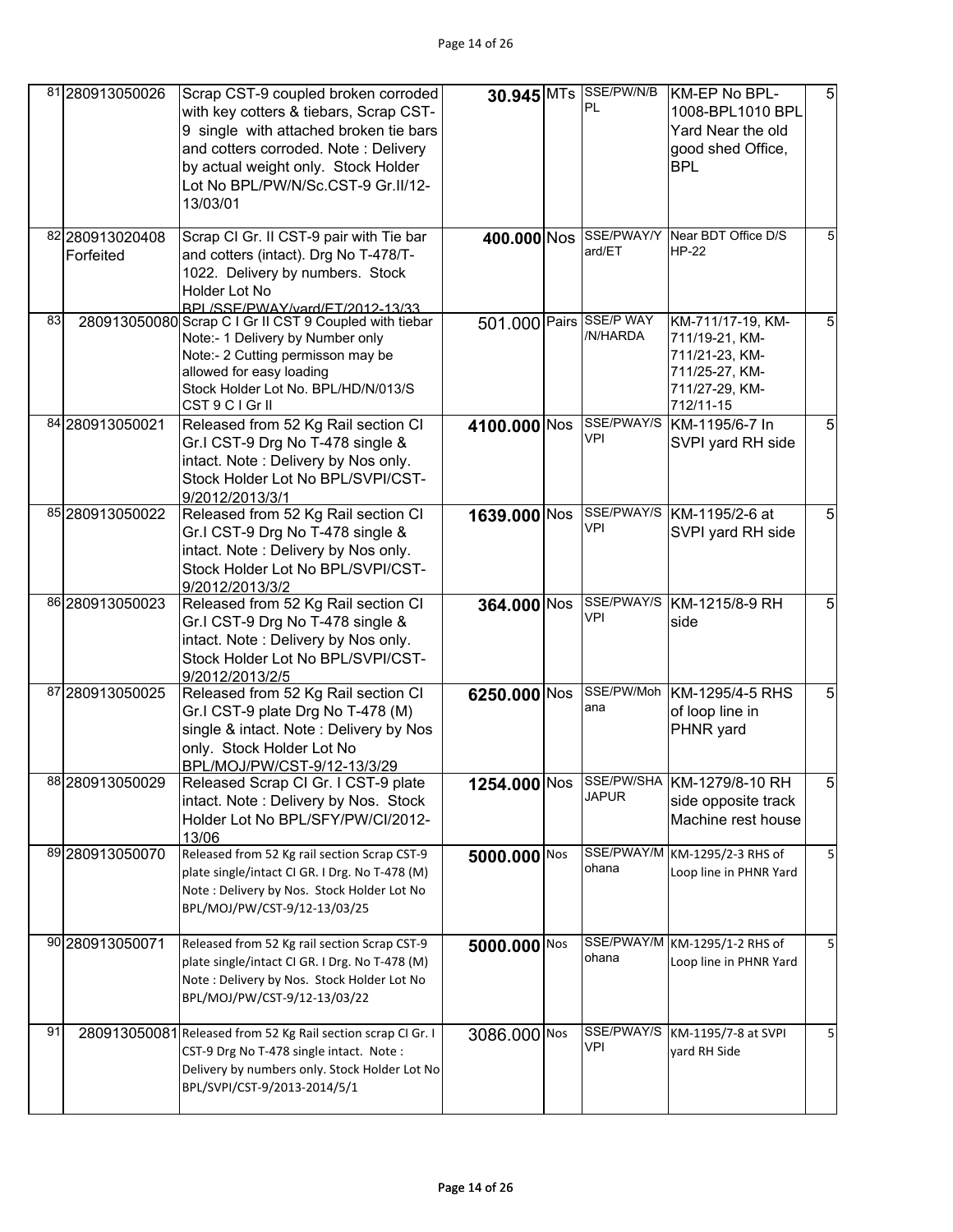| 92 2809 1305 0027 | MS canted bearing plate. Note:<br>Delivery by Nos. Stock Holder Lot No<br> BPL/KNW/PW/Sc. B/plate/12-13/02/14 | $2317.000$ Nos SSE/PW/KN |  | KM-612/25-27 up<br>side<br><b>IJE/C/Wks/CAER</b><br>office compound<br>and workshop | 5 |
|-------------------|---------------------------------------------------------------------------------------------------------------|--------------------------|--|-------------------------------------------------------------------------------------|---|
|-------------------|---------------------------------------------------------------------------------------------------------------|--------------------------|--|-------------------------------------------------------------------------------------|---|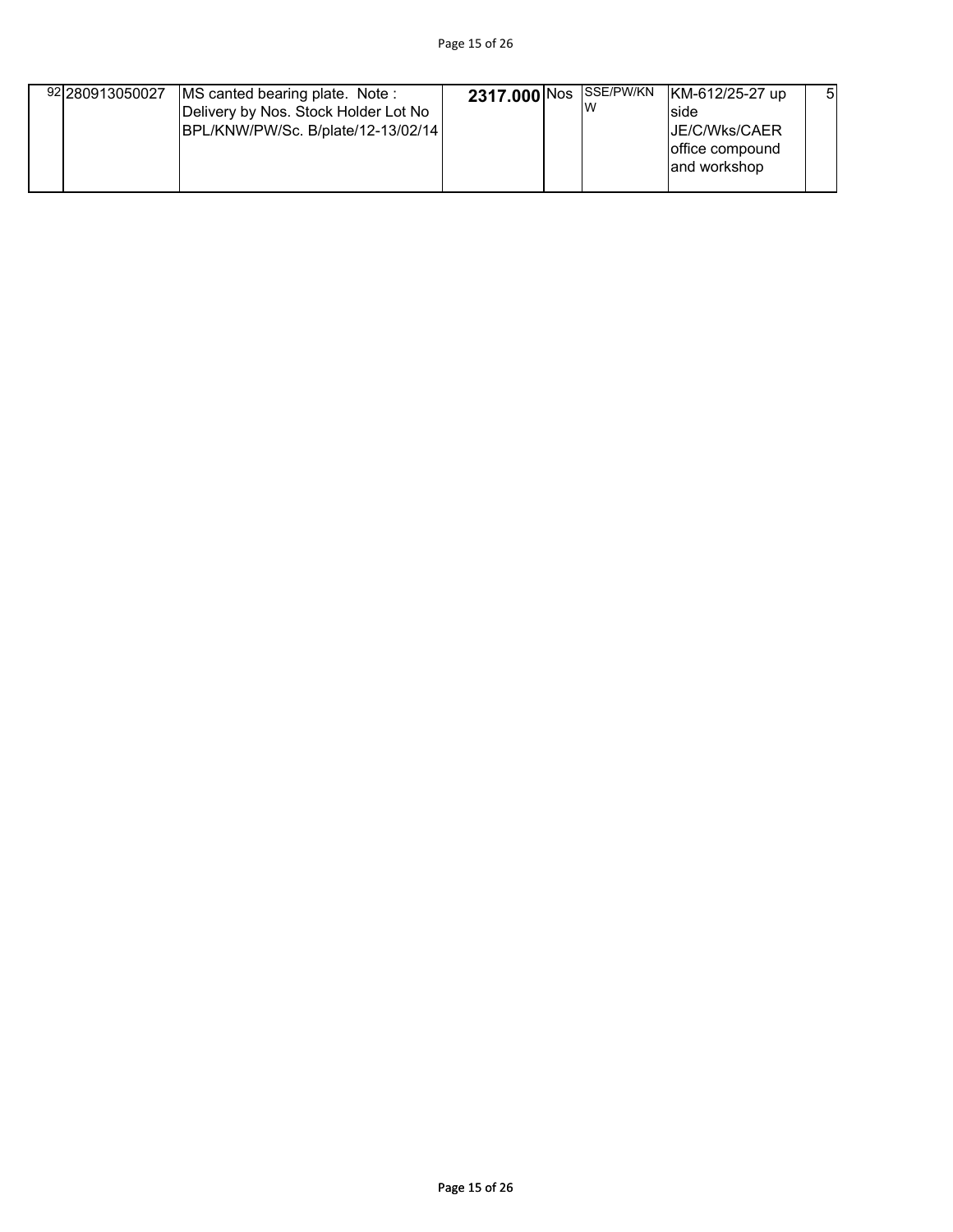| <b>OTHER FERROUS</b> |                                                                                                                                                                                                                                                                                                                                                                               |             |                                |                                                                      |   |
|----------------------|-------------------------------------------------------------------------------------------------------------------------------------------------------------------------------------------------------------------------------------------------------------------------------------------------------------------------------------------------------------------------------|-------------|--------------------------------|----------------------------------------------------------------------|---|
| 93 280913030475      | Condemned Ferrous R.B. Axle Box with<br>or without face plate<br>Note: Delivery of lot by acual weighment<br>Stockholder Lot No: ET/WRS/4/7 Note                                                                                                                                                                                                                              |             | 6.600 MTs SSE/C&W(G)<br>EТ     | Wagon Repair Shed ET<br>(Stack Bin No. 5)                            | 5 |
| 94 280913030527      | Scrap brake block C.I. Gr.I<br>Note: Delivery of lot by acual weighment<br>Stockholder Lot No. ET.WRS/5/14                                                                                                                                                                                                                                                                    | 7.500 MTs   | SSE (C&W)<br>Gen/ET            | Wagon repair Shed<br>ET.(stack bin No.5                              | 5 |
| 95 280913030528      | Scrap brake block C.I. Gr.II<br>(1096+1097) Note: Delivery of lot by<br>acual weighment                                                                                                                                                                                                                                                                                       |             | 26.500 MTs SSE (C&W)<br>Gen/ET | Wagon repair Shed<br>ET.(stack bin No.9                              | 5 |
| 96 280913030530      | Stockholder Lot No. ET/MRS/0/13<br>Condemned Equlising beem big &<br>Small released from diesel<br>locomotives. Note 1) Delivery by<br>actual weight. 2) If any other material<br>is found while delivery which is strictly<br>restricted & it can not be delivered.                                                                                                          | $8.000$ MTs |                                | SSE (D) Itarsi   "A" Area BB end in<br>diesel shed Itarsi            | 5 |
| 97 280913030531      | Condumned Verious type broken coil<br>springs such as outer, inner, buffer,<br>Snuber, Inner released from diesel<br>locomotives.<br>Note:- If any other material is found<br>while delivery which is strictly<br>restricted & it can not be delivered.<br>Delivery by actual weight.                                                                                         | $5.000$ MTs |                                | SSE (D) Itarsi  "A" Area Bombay end<br>in diesel loco shed<br>Itarsi | 5 |
| 98 280913030532      | Condemned Melting ferrous scrap<br>components such as lub Oil filter drum.<br>After cooler Housing, TM side covers<br>big & small, MR tank, cut of pieces of<br>genrator yok body etc released from<br>diesel locomotives<br>Note:- If any other material is found<br>while delivery which is strictly<br>restricted & it can not be delivered.<br>Delivery by actual weight. | 20.000 MTs  | SSE (D) Itarsi                 | "A" Area BB end in<br>diesel shed Itarsi                             | 5 |
| 99 280913030533      | Condemned Ferrous Scrap gear case<br>released from diesel locomotives.<br>Note:- If any other material lis found<br>while delivery which is strictly<br>restricted & it can not be delivered<br>Stock Holder Lot No.SSE/D/ET/12-<br>13/26                                                                                                                                     | 15.000 MTs  |                                | SSE (D) Itarsi Near staff canteen in<br>diesel loco shed Itrasi      | 5 |
| 100 280913030534     | Ferrous scrap Turnning and boaring<br>with or without rusty & dusty released<br>from wheels of diesel locomotives<br>Note:- If any other material is found<br>while delivery which is strictly<br>restricted & it can not be delivered.<br>Delivery by actual weight.                                                                                                         | 10.000      |                                | MTs SSE (D) Itarsi   In T& B Yard in diesel<br>loco shed Itarsi      | 5 |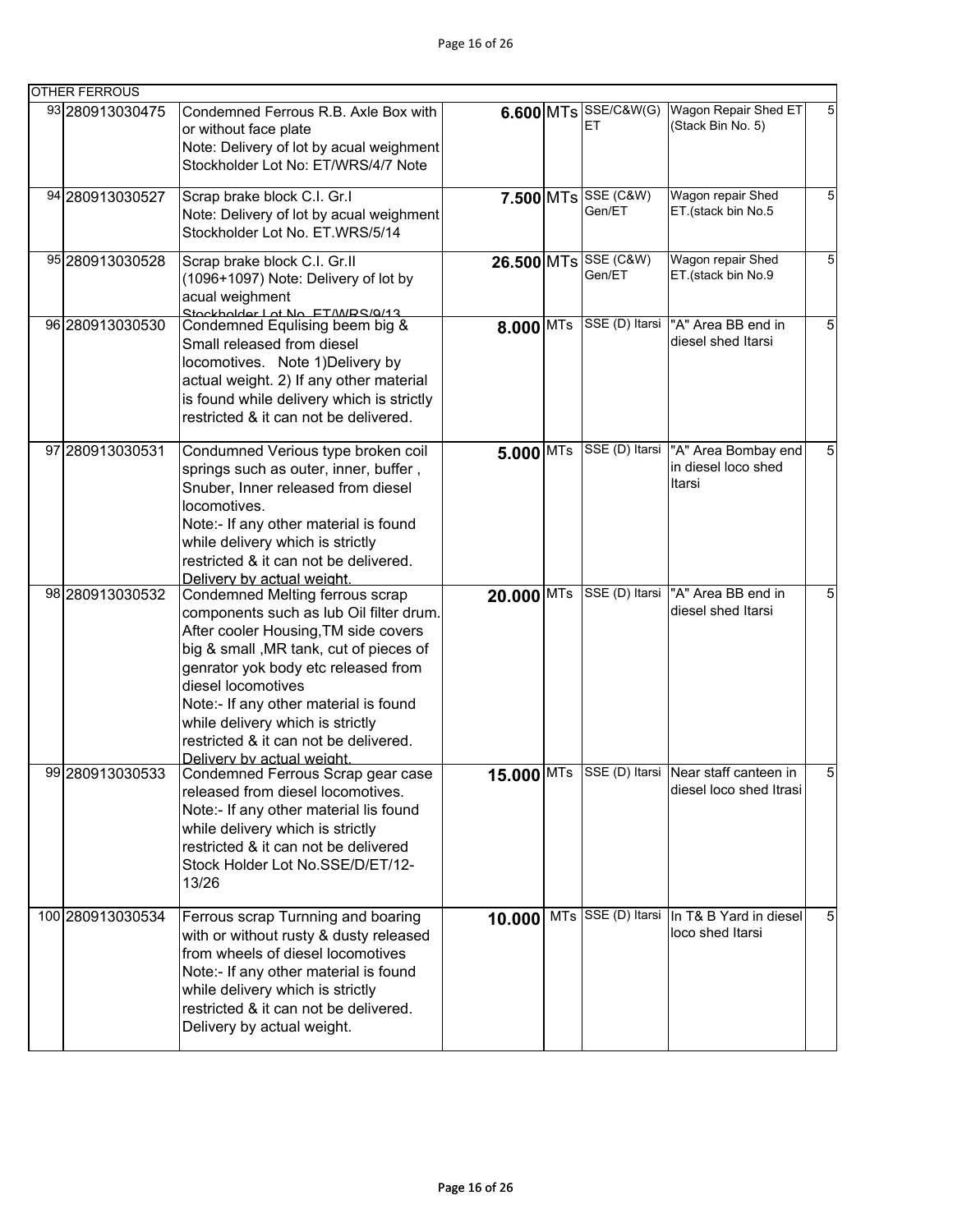|              | 101 280913030535               | Condemned verious type CI air<br>compressor linner such as LP, HP &<br>KE6 released from diesel locomotives<br>Note:- If any other material lis found<br>while delivery which is strictly<br>restricted & it can not be delivered.<br>Delivery by actual weight.                                                                                                                                                                                                                                                                                                                                                                                                                                                                                                                                                                                                                                                                                                                                                                                                                                                                   |            |                                    | 15.000 MTs SSE (D) Itarsi  "A" Area Bombay end<br>in diesel loco shed<br>Itarsi   | $\overline{5}$ |
|--------------|--------------------------------|------------------------------------------------------------------------------------------------------------------------------------------------------------------------------------------------------------------------------------------------------------------------------------------------------------------------------------------------------------------------------------------------------------------------------------------------------------------------------------------------------------------------------------------------------------------------------------------------------------------------------------------------------------------------------------------------------------------------------------------------------------------------------------------------------------------------------------------------------------------------------------------------------------------------------------------------------------------------------------------------------------------------------------------------------------------------------------------------------------------------------------|------------|------------------------------------|-----------------------------------------------------------------------------------|----------------|
| <b>MISC</b>  |                                |                                                                                                                                                                                                                                                                                                                                                                                                                                                                                                                                                                                                                                                                                                                                                                                                                                                                                                                                                                                                                                                                                                                                    |            |                                    |                                                                                   |                |
|              | 102 280913030536               | Condumned verious type rubber nose<br>pad with or without minor ferrous<br>attachmant released from diesel<br>locomotives.<br>Note:- If any other material lis found<br>while delivery which is strictly<br>restricted & it can not be delivered.<br>Delivery by actual weight.                                                                                                                                                                                                                                                                                                                                                                                                                                                                                                                                                                                                                                                                                                                                                                                                                                                    | 25.000 MTs |                                    | SSE (D) Itarsi "B" Area near ETP<br>plant in diesel loco<br>shed Itarsi           | 13             |
| <b>LOCO</b>  |                                |                                                                                                                                                                                                                                                                                                                                                                                                                                                                                                                                                                                                                                                                                                                                                                                                                                                                                                                                                                                                                                                                                                                                    |            |                                    |                                                                                   |                |
| <b>WAGON</b> | 103 280912120248<br>Forfieted. | Condemned ferrous engine hood and<br>chassis released from Diesel Loco No<br>18457, 17179 and 18439.<br>Stock Holders Lot No SSE/D/ET/12-<br>13/22                                                                                                                                                                                                                                                                                                                                                                                                                                                                                                                                                                                                                                                                                                                                                                                                                                                                                                                                                                                 |            | 3.000 Nos SSE/D/ET                 | Between Line No 10<br>and 11, Near Wash<br>Basin, BB end in Diesel<br>shed/Itarsi | 5 <sub>5</sub> |
|              | 104 280913010325               | Accidental condemned wagon 8 wheeler (BG)                                                                                                                                                                                                                                                                                                                                                                                                                                                                                                                                                                                                                                                                                                                                                                                                                                                                                                                                                                                                                                                                                          |            | $3.000 \text{ Nos}$ SSE (C&W)      | Near Pilighata at KM                                                              | 5              |
|              | Forfeited                      | (1) 44935 SR BOX N (2) 197021 SE BOX N<br>(3) 44847 SR BOX N<br>aii<br>03 Nos Box wagon body is made by Stainles<br>Steel to IRSM M-474. Restricted items: Wheel<br>sets with CTRB, Casnub Bogie complete,<br>Helical spring, Narrow jaw adopters, EM pad,<br>Metal bonded rubber pad (CC pad), coupler<br>body with Non transaction, Knuckle with<br>Knuckle pin, Yoke with yoke pin for CBC, High<br>capacity draft gear complete with CBC<br>housing, CBC uncoupling rod, Slack adjuster<br>type IRSF-600 complete with control rod (SAB<br>regulator), Tare tie rod with coupling Nut,<br>Loaded tie rod, Horizontal Lever complete set,<br>Bk equalising lever, Dirt collector, Empty load<br>box assembly, Hand bK Pull rod, Distributor<br>valve with common pipe bracket and control<br>chamber, brake cylinder, Auxillary reservoir,<br>Cut off angle cock with vent, end pull rod,<br>main Pull rod, Door check spring, Top liner for<br>cc pad, Gravity cotter, etc. Note: All restricted<br>items deposited by purchaser to stock holder<br>(SSE/C&W/Guna) store befor final delivery<br>except wheel set and trolley. |            | <b>GUNA</b>                        | 1074/8-9                                                                          |                |
|              | <b>MACHINERY</b>               |                                                                                                                                                                                                                                                                                                                                                                                                                                                                                                                                                                                                                                                                                                                                                                                                                                                                                                                                                                                                                                                                                                                                    |            |                                    |                                                                                   |                |
|              | 105 280913010347               | Scrap Cond. (a) AT 25000/240V 10KVA<br>(15 Nos.) (b) PT-25000/100 V &<br>25000/110V (06 Nos.) (c) CT-500/5A-<br>25KV & 200/5A-132 KV (03 Nos.)<br>Stock Holder Lot No:<br>BINA/TRD/Scrap/Condemn/AT, CT &<br>PT                                                                                                                                                                                                                                                                                                                                                                                                                                                                                                                                                                                                                                                                                                                                                                                                                                                                                                                    |            | 24.000 Nos SSE/TRD/<br><b>BINA</b> | SSE(TRD)BINA Depot                                                                | 13             |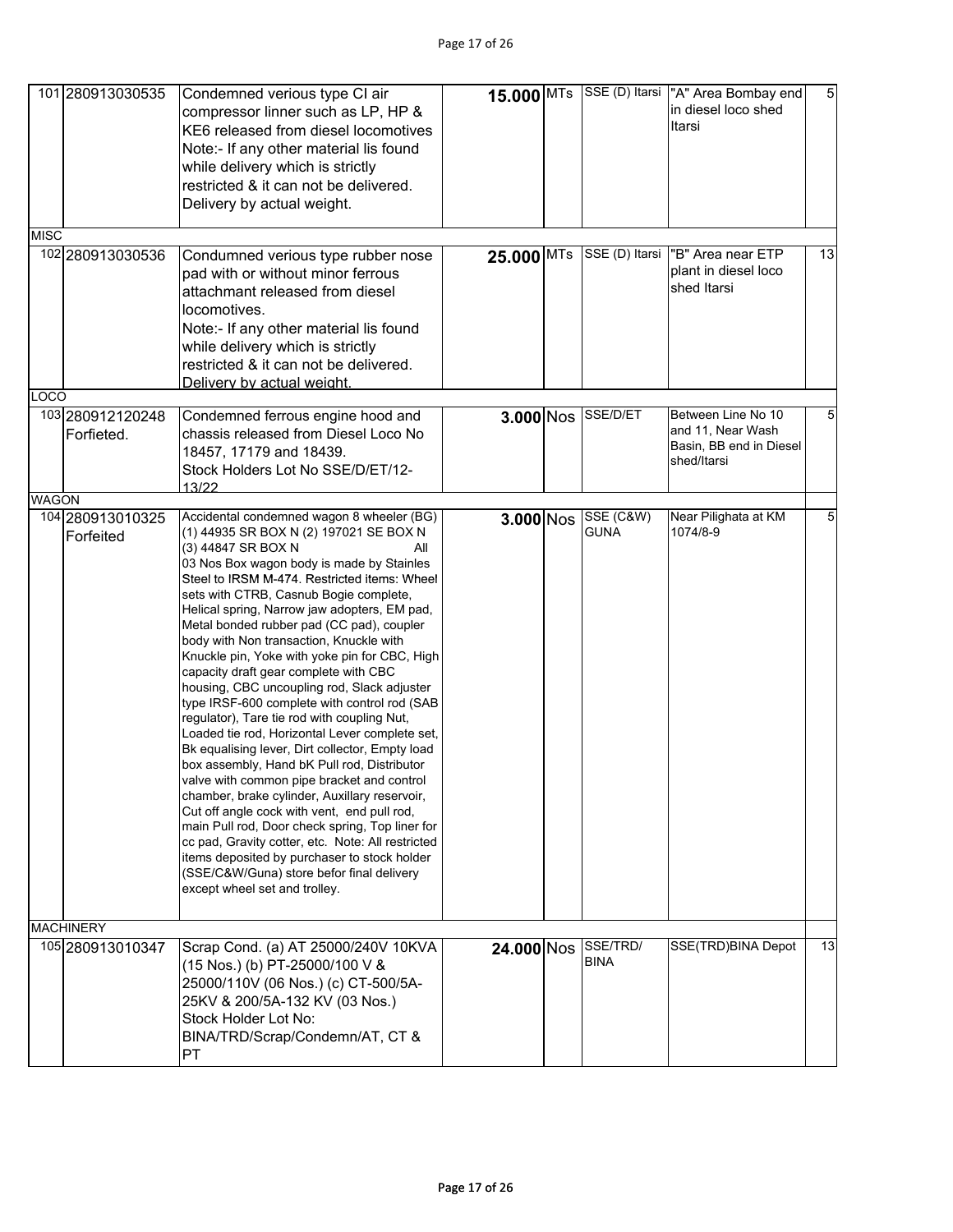| 106 280913030472 | Condemned portable diesel driver air<br>compressor S No. 4816 Make-Holman<br>climax Model T-36/D Engine No. EKM-<br>6654 Make- Ashok Leyland Model: ALU<br>400/8, BHP-97 Stockholder Lot No:<br>ET/NPOH/4/11 |  | 1.000 Nos SSE/C&W(G) NPOH Shed ET<br>(garrage Room) | 13 <sup>1</sup> |
|------------------|--------------------------------------------------------------------------------------------------------------------------------------------------------------------------------------------------------------|--|-----------------------------------------------------|-----------------|
|                  |                                                                                                                                                                                                              |  |                                                     |                 |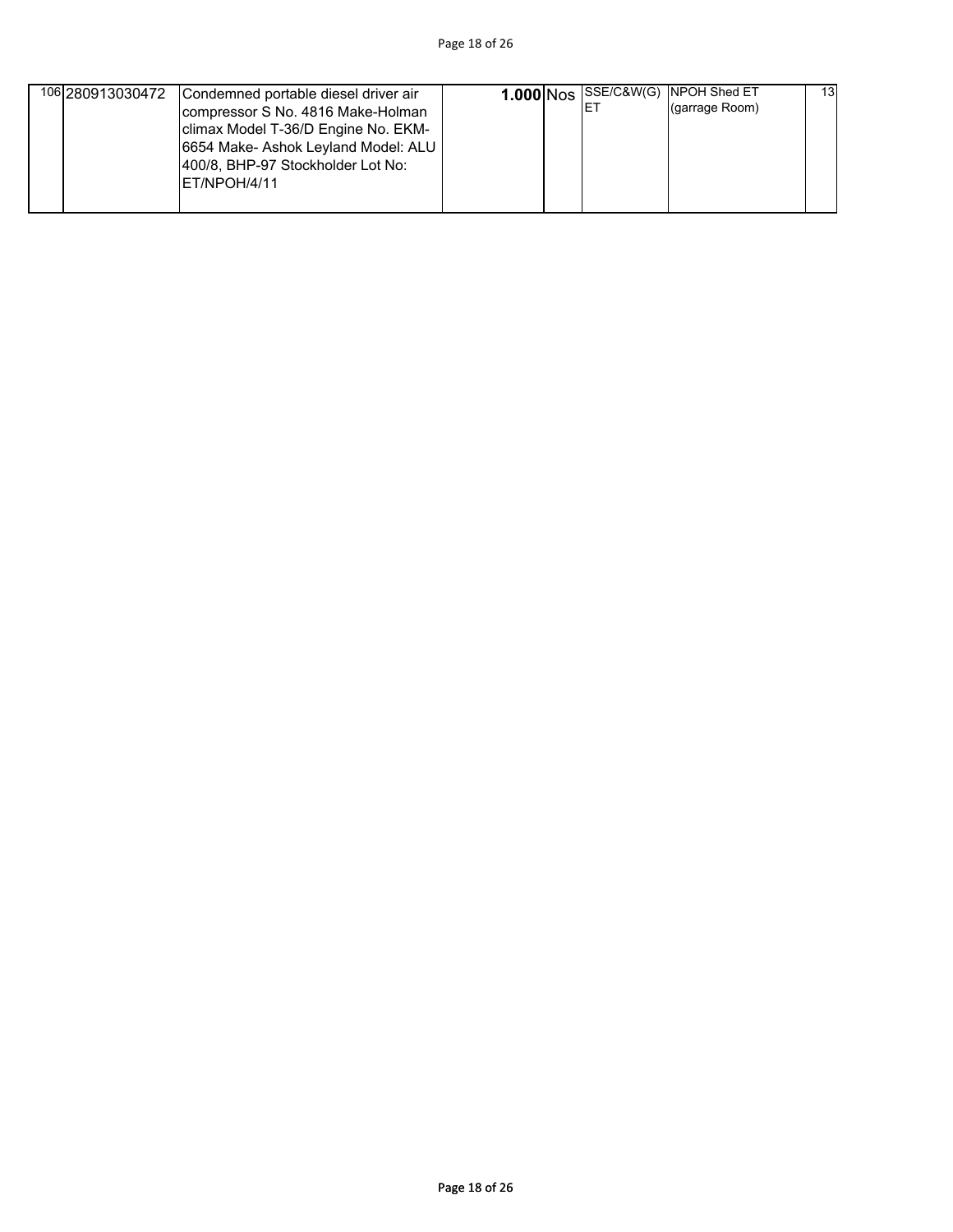| <b>NON FERROUS</b>                          |                                                                                                                                                                                                                                                                                                                                                                                                                                                                                                                                                                               |              |                              |                                                                                        |                |
|---------------------------------------------|-------------------------------------------------------------------------------------------------------------------------------------------------------------------------------------------------------------------------------------------------------------------------------------------------------------------------------------------------------------------------------------------------------------------------------------------------------------------------------------------------------------------------------------------------------------------------------|--------------|------------------------------|----------------------------------------------------------------------------------------|----------------|
| 107 280912090159                            | Scrap Aluminium consists different type<br>of dismantle parts in sort and sizes<br>released from electric loco equipments.<br>Stock Holder's Lot No<br>ET/TRS/CS/Scrap/NF/Aluminium/06/01<br>36<br>Note : If any other material is found<br>while delivery, which is strictly restricted<br>& it can not be delivered. Delivery by<br>actual weight.                                                                                                                                                                                                                          | 1186.000 Kgs | <b>SSE CS TRS</b><br>ET      | C-in Scrap Room No 3<br>at AC Loco shed ET                                             | 5 <sub>5</sub> |
| 108 280913020409                            | Scrap/Cond. & dismantled Electic Loco<br>parts consisting of Motors-TFVT,<br>MVMT, MVRH, MCP Arno/Rotor &<br>Starors ACB-DJ (M.B.&CO.EEIC, Jyoti,<br>BHEL, KPC, NGEF, ABB, CGL, Bacon<br>& Siemens make) with ferrous & Non-<br>Ferrous attachment<br><b>Stock Holder</b><br>lot No.<br>ET/TRS/CS/Scrap/Cond./Compressor+<br>Exh.+Motor/06/154<br>Note: (1) If any other material except<br>description is found while delivery,<br>which is strictly restricted & it can not be<br>delivered. (2) Cutting is allowed for<br>easy loading.<br>Note: Will be sold to only CPCB |              | ET                           | 18.600 MTs SSE/CS/TRS/ Scrap Block No. C/3 in<br>scrap yard at AC Loco<br>Shed Itarsi. | 5              |
| 109 280913030476                            | Non Ferrous Aluminum Various type<br>with or without ferrous attachment i.e.<br>Nuts, bolts etc Stock Holder Lot No:<br>ET/WRS/stores/12                                                                                                                                                                                                                                                                                                                                                                                                                                      | 1562.000 Kgs | SSE/C&W(G)<br>ET             | Wagon Repair Shed<br>ET(Stores)                                                        | 5              |
| 110 281912020088<br>Forfeited               | Scrap/Condemned & dismantle Electric<br>Loco parts consisting of Motors,<br>Rotors, Armatures, Stators of MVSL,<br>MVSI, MVMT, MCP, Arno & MCPA<br>(ABB, CGL, SHI, Ranjan, NGFE, Jyoti,<br>Fasto, Elgi Make) and Main bushing, Jet<br>pump, ACBDJ) with ferrous + Non<br>Ferrous & Insulated material Ceramic<br>with mica papers attachment.<br>Note: Will be sold to only CPCB<br>approved purchasers                                                                                                                                                                       |              | 31.680 MTs SSE CS TRS<br>ET  | Near OHE Pole No.<br>ELS/1065B in Scrap<br>yard at AC Loco<br>Shed/ET                  | 5 <sub>5</sub> |
| 111 280912120251<br>Forfeited<br><b>HAZ</b> | Scrap Carbon brush with copper tail<br>released from loco equipments.<br>Stock Holder Lot No<br>ET/TRS/65/Scrap/NF/Carbon<br>Brush/06/139 Note: if any other<br>material is found while delivery, which is<br>strictly restricted & it can not be<br>delivered. Note: will be sold to only<br>CDCR approved purchasers                                                                                                                                                                                                                                                        | 1480.000 Kgs | SSE/CS/ELS/<br><b>TRS/ET</b> | Scrap Room No 4 Near<br>staff canteen at AC<br>Loco shed, ET                           | 5              |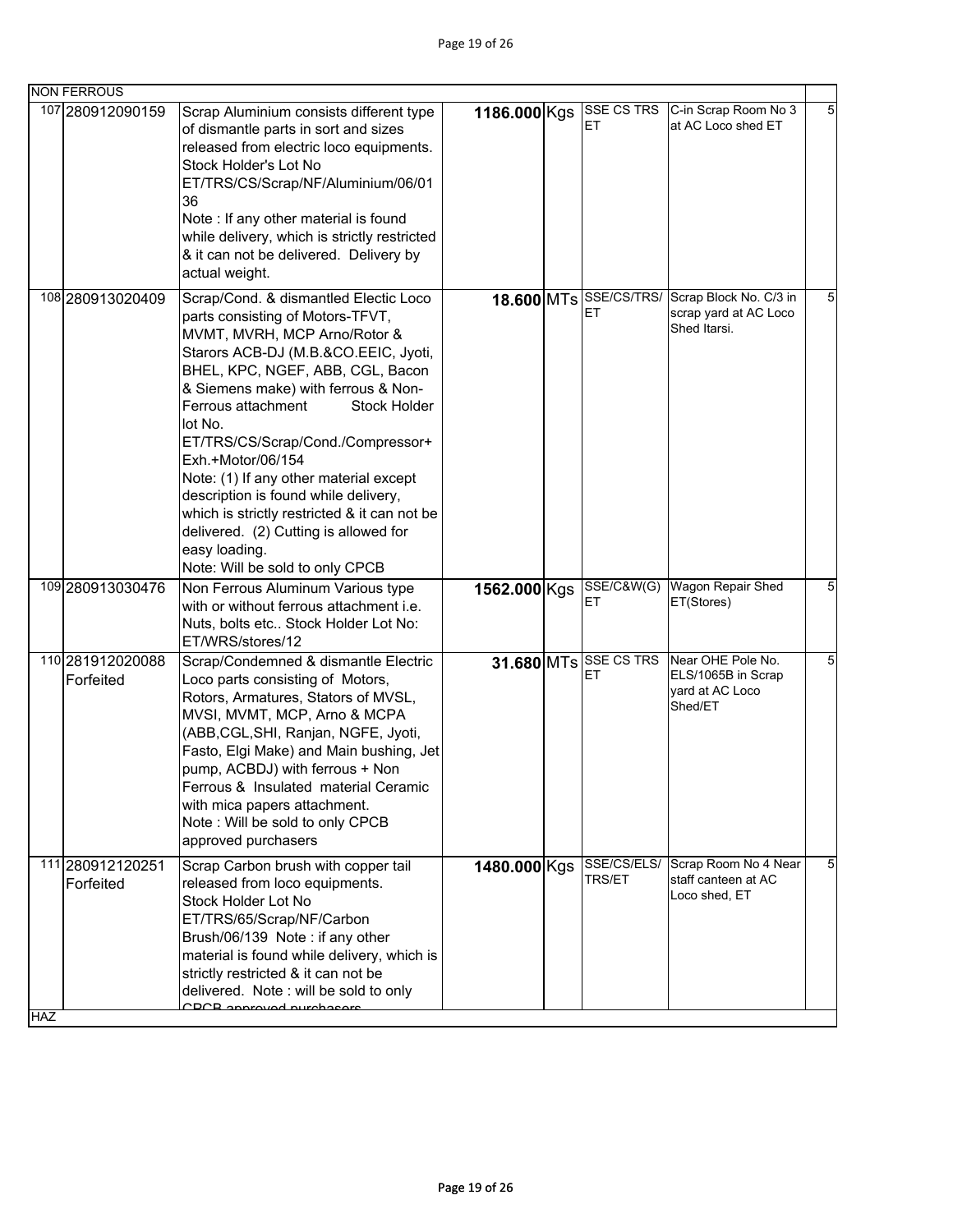| 112 280913030529                       | Condemned Loco batteries 8 volts<br>without Acid relesed from diesel loco<br>matives Note:- If any other material lis<br>found while delivery which is strictly<br>restricted & it can not be delivered.<br>Delivery by actual weight.<br>Note: will be sold to only CPCB<br>approved purchasers.                                                                                                                  |               |                                              | 20.000 MTs SSE (D) Itarsi Near Bettery section<br>in diesel loco shed<br>Itarsi   | 13 |
|----------------------------------------|--------------------------------------------------------------------------------------------------------------------------------------------------------------------------------------------------------------------------------------------------------------------------------------------------------------------------------------------------------------------------------------------------------------------|---------------|----------------------------------------------|-----------------------------------------------------------------------------------|----|
| 113 280913030526                       | Used Oil in barrels removed by waste<br>Oil recovery plant. Water Emulsifled<br>6% to 8%in 245 barrels with small &<br>big bungs. Stock Holder Lot No.<br>S.S.E.(D)ET/USED OIL/2012-2013/03<br>Note: will be sold to only CPCB<br>approved purchasers.                                                                                                                                                             | $51.205$ MTs  | CLI(D) ET                                    | Near ET Plant, Diesel<br>Loco shed ET                                             | 13 |
| 114 280913030560                       | Used Oil removed from locos in<br>barrels. Water Emulsifled about 2.6%<br>to 8.2 % in 425 barrels with small & big<br>bungs. (Drained oil loaded). Stock<br>Holder Lot No. S.S.E.(D)ET/USED<br>OIL/2012-2013/04 Note: will be sold<br>to only CPCB approved purchasers.                                                                                                                                            | $88.825$ MTs  | CLI(D) ET                                    | Near Platform No 10<br>end, Diesel loco<br>shed, ET                               | 13 |
|                                        | <b>PART-B - DEPOT</b>                                                                                                                                                                                                                                                                                                                                                                                              |               |                                              |                                                                                   |    |
| <b>MACHINERY</b>                       |                                                                                                                                                                                                                                                                                                                                                                                                                    |               |                                              | D-265 / SCRAP CRWS                                                                | 13 |
| 115 280913030552                       | Scrap Roller Bearing Cleaning Plant No.<br>126m, Cleaning Detergent Tank-03<br>Nos. (with motor pump), Cleaning<br>Chamber- 01 No. Stand with Hydraulic<br>Cylinder-01 set, Out-let Pipe-01 set,<br>Electrical Control Panel-01 No.<br>S.B. Lot No. BPL/CRWS/12-13/<br>Machine/12/0204                                                                                                                             | $1.000$ Set   | <b>CDMS Scrap</b><br>Yard CRWS<br><b>BPL</b> | /BPL                                                                              |    |
| 116 280913050014                       | SCRAP Water cooler sort & size<br>S.B.Lot No. BPL/CRWS/ 13-14/ w.<br>Cooler//01/0012                                                                                                                                                                                                                                                                                                                               | 24.000 Nos    | <b>CDMS</b> Scrap<br>Yard CRWS<br><b>BPL</b> | Near New shed /<br>SCRAP Yard /CRWS /<br><b>BPL</b>                               | 13 |
| 117 280913050015                       | SCRAP A.C. Unit sorts & size<br>S.B.Lot No. BPL/CRWS/ 13-14/<br>Machine//01/0013                                                                                                                                                                                                                                                                                                                                   |               | <b>Yard CRWS</b><br><b>BPL</b>               | 33.000 Nos CDMS Scrap Near New Shed /Near<br>Rly track/ SCRAP Yard<br>/CRWS / BPL | 13 |
| 118 280913050016                       | SCRAP Cond. Battery charger, Cond.<br>Welding Transformer Sort & size,<br>S.B.Lot No. BPL/CRWS/ 13-14/ W-<br>Transformer /01/0014                                                                                                                                                                                                                                                                                  | 29.000 Nos    | CDMS Scrap<br><b>Yard CRWS</b><br><b>BPL</b> | Near New shed /<br>SCRAP Yard /CRWS /<br><b>BPL</b>                               | 13 |
| <b>NON FERROUS</b><br>119 280913020440 |                                                                                                                                                                                                                                                                                                                                                                                                                    |               | <b>CDMS</b> Scrap                            | G-462 to G-480 / Scrap                                                            | 5  |
|                                        | Scrap Aluminum of Water Tank of sorts<br>and sizes released from coaches with or<br>without attachment of minor Ferrous<br>and Scales, if any<br>Note: (1) Water scaling may be<br>removed from water tank by hammering<br>at the time of delivery (2) Ferrous &<br>Rubber will not be delivered. (3) Cutting<br>permission is allowed for easy loading<br>for the same day.<br>S.B. Lot No. BPL/CRWS/12-13/Alu.W- | 17225.000 Kgs | Yard CRWS<br><b>BPL</b>                      | Yard CRWS / BPL                                                                   |    |

Tank/10/0144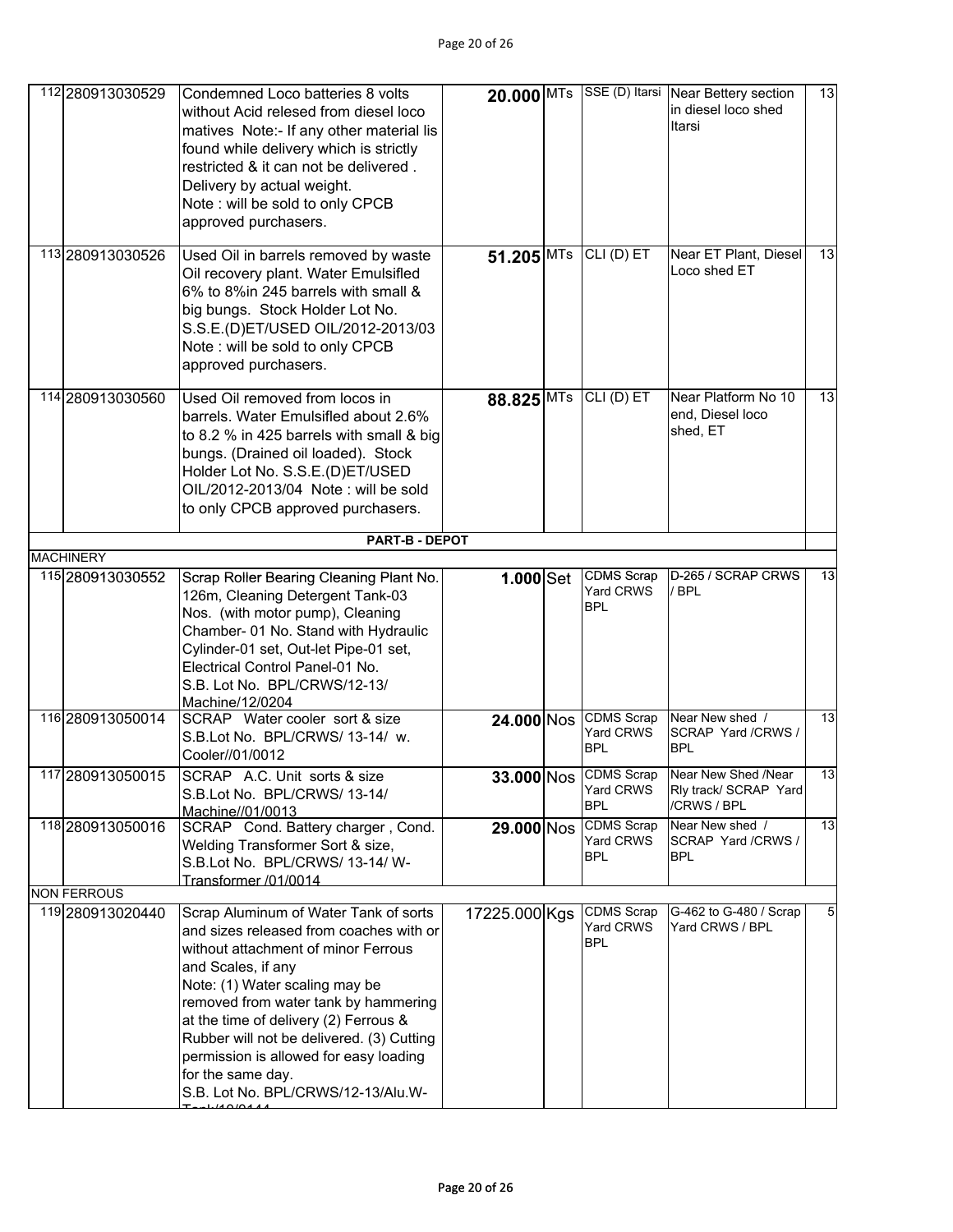| 120 280913020467         | Scrap alluminium consisting of different<br>type of moldings, strips, angle, pipe,<br>cable wire, all. wire. channels, and<br>pieces of sheets, off cuts of chequered<br>sheets, Shutter frame, , rivets, etc.<br>with or without minor ferrous /SS/L P<br>sheet / rubber /wooden attachment if<br>any.<br>S.B.Lot No. BPL/CRWS/12-<br>$1911$ uminum $140/0474$ | 5040.000 Kgs  | <b>CDMS Scrap</b><br><b>Yard CRWS</b><br><b>BPL</b>    | New Shed room No. 5<br>/ SCRAP SECTION /<br><b>BPL</b>             | 5 |
|--------------------------|-----------------------------------------------------------------------------------------------------------------------------------------------------------------------------------------------------------------------------------------------------------------------------------------------------------------------------------------------------------------|---------------|--------------------------------------------------------|--------------------------------------------------------------------|---|
| 121 280913050050         | Scrap Roller bearing sort and size with brass<br>cage released from coaches. SB Lot No<br>BPL/CRWS/13-14/Bearing/02/0017                                                                                                                                                                                                                                        | 12910.000 Kgs | CDMS(Scrap)<br><b>CRWS/BPL</b>                         | Room- no 08 / SCRAP<br><b>YARD/CRWS/BPL</b>                        | 5 |
| 122 280913050052         | Scrap alluminium consisting of different type of<br>moldings, strips, angle, pipe, channels, and<br>pieces of sheets, off cuts of chequered sheets,<br>Shutter frame, , rivets, etc. with or without<br>minor ferrous /SS/L P sheet / rubber /wooden<br>attachment if any S.B.Lot No. BPL/CRWS/13-<br>14 / ALUMINIUM /02/0019                                   | 16810.000 Kgs | <b>CRWS/BPL</b>                                        | CDMS(Scrap) BIN NO.02 / SCRAP<br><b>SECTION / BPL</b>              | 5 |
| 123 280913050055         | SCRAP ALUMINUM OF WATER TANK OF<br>SORTS AND SIZES RELEASED FROM<br>COACHES WITH OR WITHOUT<br>ATTACHMENT OF MINOR FERROUS AND<br>SCALES IF ANY. NOTE: 1. WATER<br>SCALLING MAY BE REMOVED FROM<br>WATER TANK BY HAMMERING AT THE<br>TIME OF DELIVERY. SB LOT NO-<br>BPL/CRWS/13-14/ ALLU. W-TANK/02/ 0022                                                      | 10400.000 Kgs | CDMS(Scrap)<br><b>CRWS/BPL</b>                         | H-518 TO H-AREA / Scrap<br>Yard /CRWS/BPL                          | 5 |
| <b>CONDEMNED COACHES</b> |                                                                                                                                                                                                                                                                                                                                                                 |               |                                                        |                                                                    |   |
| 124 280913050082         | Scrap old iron and steel of condemned<br>coaches WC 82702 WGSCN, WC 87404 GS<br>and WC 76952 RH with or without minor<br>wood, decolum and non ferrous attachment.<br>(Wood, Decolum, Non ferrous and restricted<br>items will not be delivered).                                                                                                               | 45.000 MTs    | CDMS(Scrap)<br><b>CRWS/BPL</b>                         | Pocket Yard/CRWS/BPL                                               | 5 |
| 125 280913050083         | Scrap old iron and steel of condemned<br>coaches WC 87701 SLR, WC 77950 RH and<br>WC 77897 RHV with or without minor wood,<br>decolum and non ferrous attachment. (Wood,<br>Decolum, Non ferrous and restricted items will<br>not be delivered).                                                                                                                | 43.000 MTs    | CDMS(Scrap)<br>CRWS/BPL                                | Pocket Yard/CRWS/BPL                                               | 5 |
| <b>OTHER FERROUS</b>     |                                                                                                                                                                                                                                                                                                                                                                 |               |                                                        |                                                                    |   |
| 126 280913020449         | Scrap Stainless Steel consisting of<br>Moulding, bracket, hospital items,<br>container, pipe mirror frame, jally, bottle,<br>self, sheet of all sort and sizes with or<br>without minor ferrous / non-ferrous /LP<br>Sheet / rubber / wooden attachment if<br>any etc.<br>S.B.Lot No. BPL/CRWS/12-13/SS                                                         |               | 9.340 MTs CDMS Scrap<br><b>Yard CRWS</b><br><b>BPL</b> | R. Section Road /<br><b>SCRAP YARD/ CRWS/</b><br><b>BPL</b>        | 5 |
| 127 280913020465         | Molding/10/0153<br>Scrap Stainless Steel consisting of SS<br>Trough Floor released from Coaches<br>with or without minor Ferrous<br>attachment<br>S.B. Lot No. BPL/CRWS/ 12-13/SS<br>TROLIGH ELOOR/10/0169                                                                                                                                                      | 27.910 MTs    | <b>CDMS</b> Scrap<br>Yard CRWS<br><b>BPL</b>           | Near Railway Track/R.<br>Section Road / SCRAP<br>YARD / CRWS / BPL | 5 |
| 128 280913020464         | Scrap S S Anticreepe Wire Rope<br>S.B. Lot No. BPL/CRWS/12-13/SS<br>Wire/10/0168                                                                                                                                                                                                                                                                                |               | 8.000 MTs CDMS Scrap<br><b>Yard CRWS</b><br><b>BPL</b> | Room No. 08, Scrap<br>Yard CRWS/BPL                                | 5 |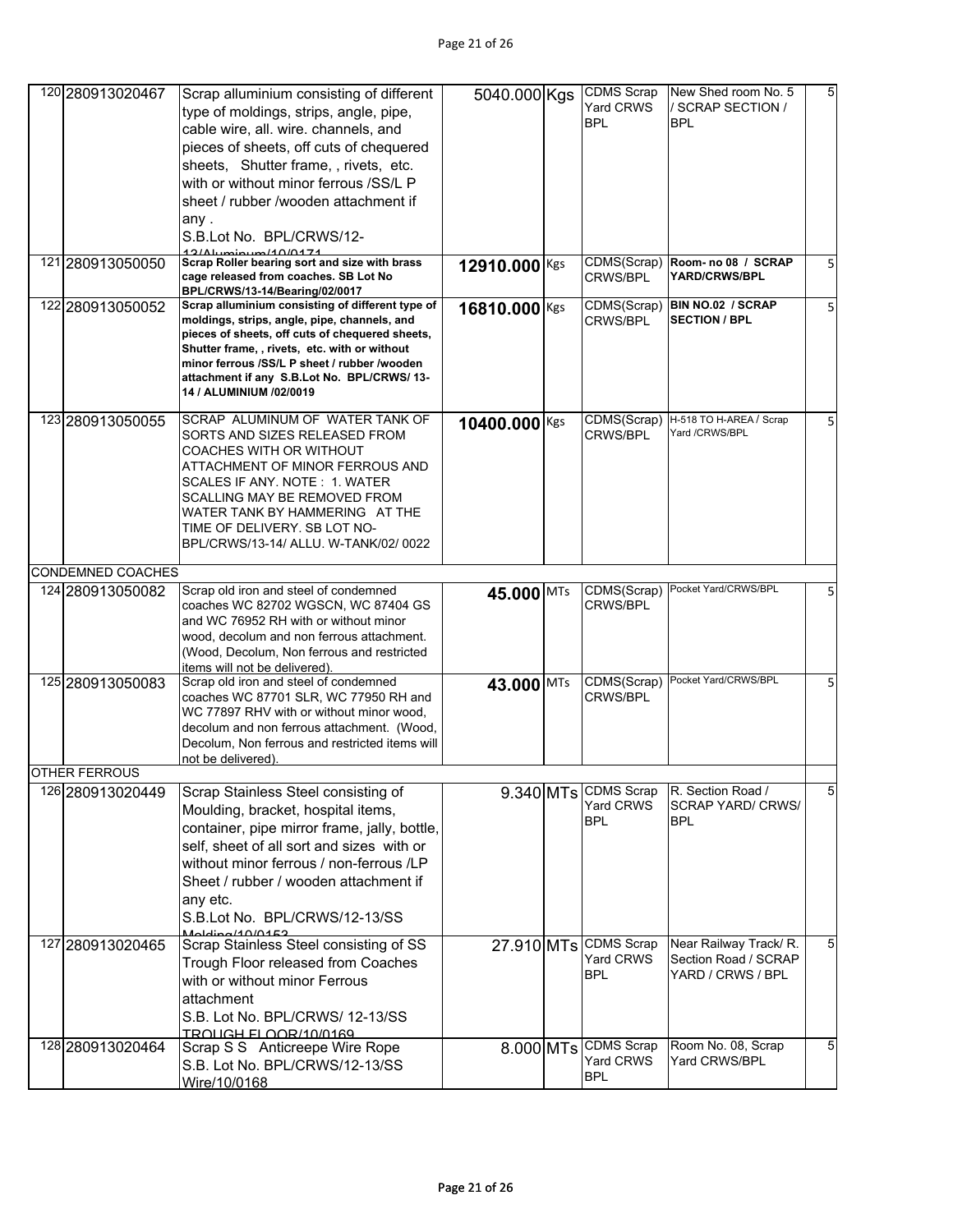| 129 280913050064<br>130 280913050061 | <b>SC. STAINLESS STEEL CONSISTING OF SS</b><br>INLAY, SS LAV. PAN, WASH BSIN, jally, PIPE<br>RELEASED FROM COACHES WITH OR<br>WITHOUT MINOR FERROUS ATTACHMENT<br>ETC. S.B.Lot No. BPL/CRWS/13-14/SS Lav<br>Pan//02/0031<br>Scrap Ferrous Attached With S S Trough<br>Floor Pieces. SB LOT NO.- BPL/CRWS/13-14/                                                                                                                                                                                                                                                                                                                                                                                                                                                                                                                                                                                                                                                           | $3.340$ MTs<br>33.740 MTs | CDMS(Scrap)<br><b>CRWS/BPL</b><br>CDMS(Scrap)<br>CRWS/BPL | R. Section Road / SCRAP<br>YARD / CRWS / BPL<br>F-440 TO G-460 / Scrap<br>Yard, CRWS, BPL | 5 <sup>1</sup><br>5 |
|--------------------------------------|---------------------------------------------------------------------------------------------------------------------------------------------------------------------------------------------------------------------------------------------------------------------------------------------------------------------------------------------------------------------------------------------------------------------------------------------------------------------------------------------------------------------------------------------------------------------------------------------------------------------------------------------------------------------------------------------------------------------------------------------------------------------------------------------------------------------------------------------------------------------------------------------------------------------------------------------------------------------------|---------------------------|-----------------------------------------------------------|-------------------------------------------------------------------------------------------|---------------------|
| 131 280913010356                     | ferrous /ss t/floor/02/0028<br>Scrap Ferrous consisting of Vertical<br>Shock Absorber released from coaches<br>intact/loose, with or without flange<br>S.B. Lot No. BPL/CRWS/12-13/<br>SA/09/0133                                                                                                                                                                                                                                                                                                                                                                                                                                                                                                                                                                                                                                                                                                                                                                         | 35.990 MTs                | <b>CDMS Scrap</b><br>Yard CRWS<br><b>BPL</b>              | E-34 to E-39, New<br>Scrap Yard,<br>CRWS/BPL                                              | 5 <sub>5</sub>      |
| 132 280913030504                     | Scrap Ferrous consisting of MS Air<br>Brake Cylinder of sort & size released<br>from coaches with or without minor<br>rubber, nut-bolt, washer, flange, bush,<br>S.B. Lot No.<br>etc.<br>BPL/CRWS/12-13/Cylinder/11/0183                                                                                                                                                                                                                                                                                                                                                                                                                                                                                                                                                                                                                                                                                                                                                  |                           | 17.210 MTs CDMS Scrap<br>Yard CRWS<br><b>BPL</b>          | W-140 TO W-144, New<br>Scrap Yard,<br><b>CRWS/BPL</b>                                     | 5 <sub>5</sub>      |
| 133 280913030540                     | Scrap Ferrous attached with SS Trough<br><b>Floor Pieces</b><br>S.B. Lot No. BPL/CRWS/12-<br>13/Ferrous/SS T/Floor/12/0188                                                                                                                                                                                                                                                                                                                                                                                                                                                                                                                                                                                                                                                                                                                                                                                                                                                | 46.390 MTs                | CDMS/Scrap<br>CRWS/BPL                                    | L-149 TO L-135 /<br>Scrap Yard, CRWS,<br>BPL.                                             | 5                   |
| 134 280913050003                     | Scrap Ferrous Melting consisting of<br>Battery Box, Transformer Body, Iron<br>Coat, Chair, Track Machine material,<br>Blower Body, Location Box, Rod, Pipe<br>Plate wooden / non-ferrous<br>Note:<br>attachments, if any, etc.<br>Cutting is permitted for easy loading<br>S.B. Lot No. BPL/CRWS/13-<br>14/Earraug/01/0001                                                                                                                                                                                                                                                                                                                                                                                                                                                                                                                                                                                                                                                |                           | 18.840 MTs CDMS/ Scrap<br><b>CRWS/BPL</b>                 | E-124 TO E-119, New<br>Scrap Yard,<br><b>CRWS/BPL</b>                                     | 5 <sub>5</sub>      |
| 135 280913050004                     | Scrap Ferrous Melting consisting of cut<br>up parts of coaches including scrap<br>mouldings, MS sheet, Channels, Body<br>Bolster, Angles, different type of rods,<br>brackets, strips, head stock assembly,<br>trough floor, pipes, foot step & foot<br>plate, nut-bolt, split pin, panels of<br>coaches with or without minor wooden /<br>non-ferrous attachments, if any, etc.<br>Note: Cutting is permitted for easy<br>loading. S.B. Lot No. BPL/CRWS/13 -<br>14/Ferrous/01/0002<br>Restricted Items- (1) Axle Box Spring &<br>Bolster Spring (2) Screw Coupling,<br>Brake Beam, Draw Hook, Buffer<br>Plunger, Buffer Socket, Vacuum<br>Reservoir (3) Cast Iron Items (4)<br>Stainless Steel Items (5) GI Pipe above<br>3' Length (6) All type of Bearings<br>Note: (a) Non-Ferrous (except minor<br>attachment) if any found in the lot will<br>not be delivered (b) Regarding<br>classification of items, Depot Officer's<br>verdict will be final for any dispute. | 107.020 MTs               | CDMS/Scrap<br><b>CRWS/BPL</b>                             | E-106 TO E-118, New<br>Scrap Yard,<br>CRWS/BPL                                            | 5                   |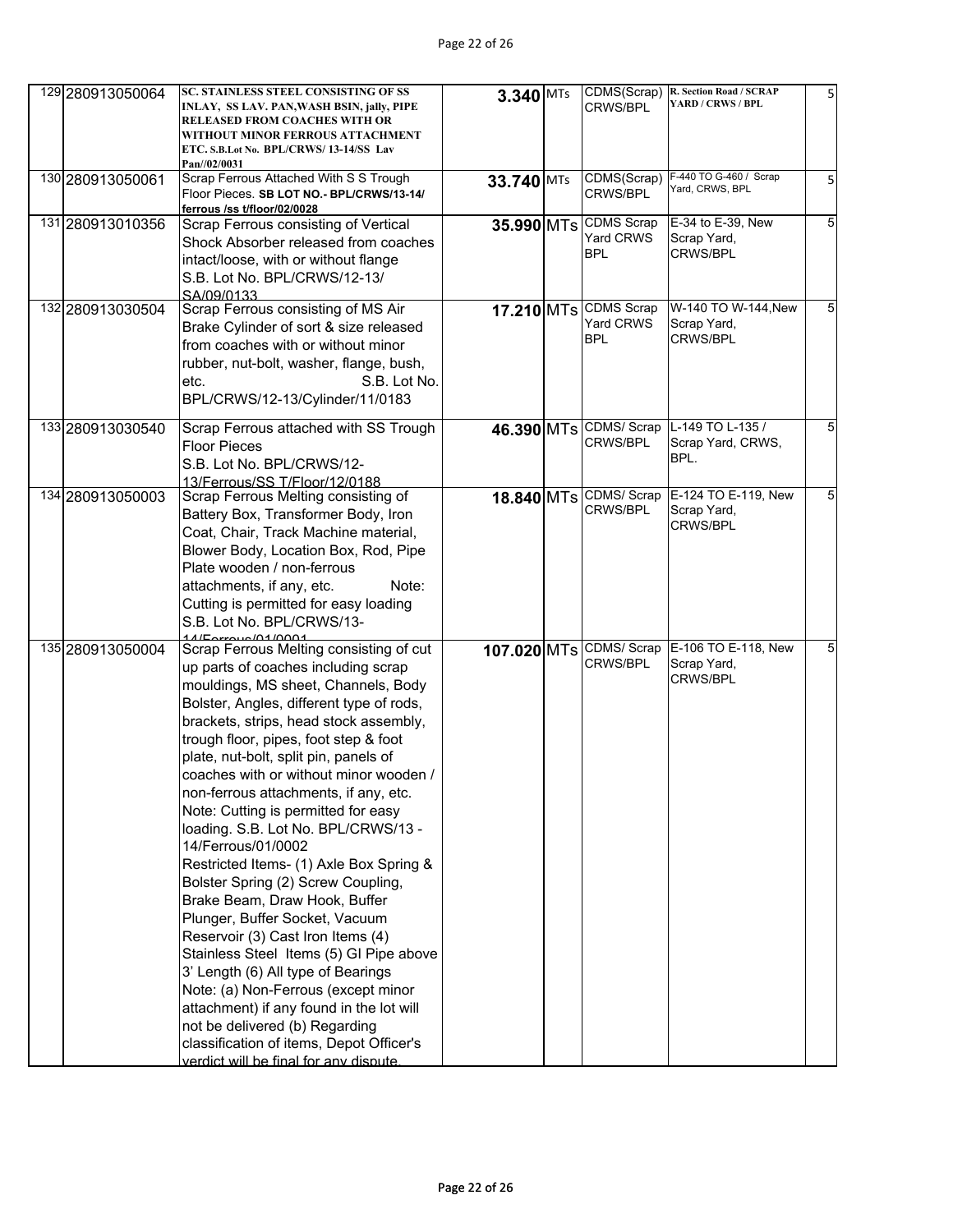| 136 280913050005 | Scrap Ferrous Melting consisting of cut<br>up parts of coaches including scrap<br>mouldings, MS sheet, Channels, Body<br>Bolster, Angles, different type of rods,<br>brackets, strips, head stock assembly,<br>trough floor, pipes, foot step & foot                                                                                                                                                                                                                              |  | <b>CRWS/BPL</b>                    | 139.230 MTs CDMS/ Scrap E-64 TO E-80, New<br>Scrap Yard,<br><b>CRWS/BPL</b> | 5 |
|------------------|-----------------------------------------------------------------------------------------------------------------------------------------------------------------------------------------------------------------------------------------------------------------------------------------------------------------------------------------------------------------------------------------------------------------------------------------------------------------------------------|--|------------------------------------|-----------------------------------------------------------------------------|---|
|                  | plate, nut-bolt, split pin, panels of<br>coaches with or without minor wooden /<br>non-ferrous attachments, if any, etc.<br>Note: Cutting is permitted for easy<br>loading. S.B. Lot No. BPL/CRWS/13 -                                                                                                                                                                                                                                                                            |  |                                    |                                                                             |   |
|                  | 14/Ferrous/01/0003<br>Restricted Items- (1) Axle Box Spring &<br>Bolster Spring (2) Screw Coupling,<br>Brake Beam, Draw Hook, Buffer<br>Plunger, Buffer Socket, Vacuum<br>Reservoir (3) Cast Iron Items (4)                                                                                                                                                                                                                                                                       |  |                                    |                                                                             |   |
|                  | Stainless Steel Items (5) GI Pipe above<br>3' Length (6) All type of Bearings<br>Note: (a) Non-Ferrous (except minor<br>attachment) if any found in the lot will<br>not be delivered (b) Regarding                                                                                                                                                                                                                                                                                |  |                                    |                                                                             |   |
|                  | classification of items, Depot Officer's<br>verdict will be final for any dispute.                                                                                                                                                                                                                                                                                                                                                                                                |  |                                    |                                                                             |   |
|                  | up parts of coaches including scrap<br>mouldings, MS sheet, Channels, Body<br>Bolster, Angles, different type of rods,<br>brackets, strips, head stock assembly,<br>trough floor, pipes, foot step & foot<br>plate, nut-bolt, split pin, panels of<br>coaches with or without minor wooden /<br>non-ferrous attachments, if any, etc.<br>Note: Cutting is permitted for easy<br>loading. S.B. Lot No. BPL/CRWS/13 -<br>14/Ferrous/01/0004                                         |  | <b>CRWS/BPL</b>                    | Scrap Yard,<br><b>CRWS/BPL</b>                                              |   |
|                  | Restricted Items- (1) Axle Box Spring &<br>Bolster Spring (2) Screw Coupling,<br>Brake Beam, Draw Hook, Buffer<br>Plunger, Buffer Socket, Vacuum<br>Reservoir (3) Cast Iron Items (4)<br>Stainless Steel Items (5) GI Pipe above<br>3' Length (6) All type of Bearings<br>Note: (a) Non-Ferrous (except minor<br>attachment) if any found in the lot will<br>not be delivered (b) Regarding<br>classification of items, Depot Officer's<br>verdict will be final for any dispute. |  |                                    |                                                                             |   |
| 138 280913050007 | Scrap Bogie Frame with M.S. Guide<br>with or without Guide Bush & Dust<br>Shield Spring, Rubber and Loose parts<br>of Bogie Frame, etc. Note: Cutting is<br>permitted for easy loading. S.B. Lot No.<br>BPL/CRWS/13-14/Bogie-<br>Frame/01/0005                                                                                                                                                                                                                                    |  | 83.750 MTs CDMS/ Scrap<br>CRWS/BPL | W-15 TO W-26, New<br>Scrap Yard,<br><b>CRWS/BPL</b>                         | 5 |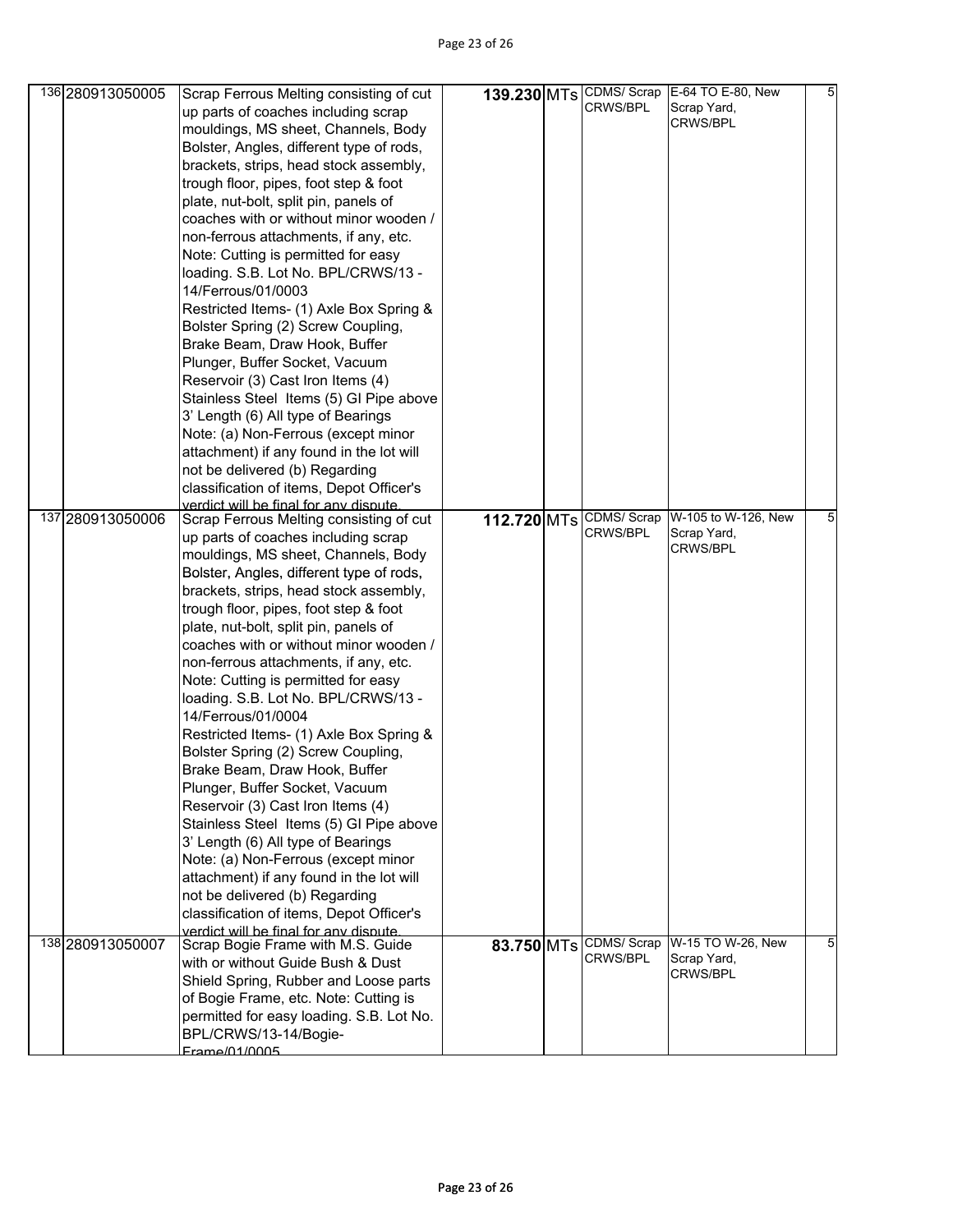| 139 280913050008 | Scrap Bogie Frame with M.S. Guide<br>with or without Guide Bush & Dust<br>Shield Spring, Rubber and Loose parts<br>of Bogie Frame, etc. Note: Cutting is<br>permitted for easy loading. S.B. Lot No.<br>BPL/CRWS/13-14/Bogie-<br>Frame/01/0006                                                                                                                                                                                                                                                                                                                                                                                                                                                                                                                                                                                                                                                                     |            | CRWS/BPL                       | 65.250 MTs CDMS/ Scrap W-144 TO W-161, New<br>Scrap Yard,<br><b>CRWS/BPL</b> | 5              |
|------------------|--------------------------------------------------------------------------------------------------------------------------------------------------------------------------------------------------------------------------------------------------------------------------------------------------------------------------------------------------------------------------------------------------------------------------------------------------------------------------------------------------------------------------------------------------------------------------------------------------------------------------------------------------------------------------------------------------------------------------------------------------------------------------------------------------------------------------------------------------------------------------------------------------------------------|------------|--------------------------------|------------------------------------------------------------------------------|----------------|
| 140 280913050011 | Scrap MS/GI Pipes & Entrance Hand<br>Rail of sort & size with or without<br>attachment of Ferrous & Non-ferrous /<br>Metalic / SS / PVC / Rubber / Plastic /<br>Wood / Sockets / Elbow, Flushing<br>Valve, Gravity Push Cock, etc. S.B. Lot<br>No. BPL/CRWS/13-14/Pipe/01/0009                                                                                                                                                                                                                                                                                                                                                                                                                                                                                                                                                                                                                                     |            | CRWS/BPL                       | 22.560 MTs CDMS/ Scrap W-100 TO W-104, New<br>Scrap Yard,<br><b>CRWS/BPL</b> | 5              |
| 141 280913050012 | Scrap Ferrous attached with CI<br>consisting of Isolating Cock, Cut of<br>angle cock, PEASV valve, device dirt-<br>collecter with or without, rubber, minor<br>nut, bolt, washer, etc.<br>S.B. Lot No.<br>RPL /CRWS/13-14/A-Rrake/01/0010                                                                                                                                                                                                                                                                                                                                                                                                                                                                                                                                                                                                                                                                          |            | <b>CRWS/BPL</b>                | 18.470 MTs CDMS/ Scrap E-80 TO E-83, New<br>Scrap Yard,<br><b>CRWS/BPL</b>   | 5              |
| 142 280913050013 | Scrap MS Battery Boxes of sorts and<br>sizes released from coaches with or<br>without minor non-ferrous / wooden /<br>rubber attachment Note: Cutting is<br>permitted for easy loading S.B. Lot No.<br>RPL/CRWS/13-14/R-Rox/01/0011                                                                                                                                                                                                                                                                                                                                                                                                                                                                                                                                                                                                                                                                                |            | <b>CRWS/BPL</b>                | 36.020 MTs CDMS/ Scrap E-144 to E-132, New<br>Scrap Yard,<br><b>CRWS/BPL</b> | 5              |
| 143 280913050049 | <b>SCRAP FERROUS OFF CUT OF SORT AND</b><br>SIZES. SB LOT NO. BPL /CRWS/ 13-14/ M S<br>OFF CUT /02/0016                                                                                                                                                                                                                                                                                                                                                                                                                                                                                                                                                                                                                                                                                                                                                                                                            | 33.740 MTs | CDMS(Scrap)<br>CRWS/BPL        | R. Section Road / Scrap<br>yard / Bhopal                                     | 5              |
| 144 280913050051 | SC Air Brake pipes of sort and sizes with or<br>without attachment of ferrous /non ferrous/<br>rubber / plastic with or without flange joint, U<br>clamps & base plate etc. SB LOT NO BPL<br>/CRWS/13-14/PIPE/02/ 0018                                                                                                                                                                                                                                                                                                                                                                                                                                                                                                                                                                                                                                                                                             | 28.560 MTs | CDMS(Scrap)<br><b>CRWS/BPL</b> | R Sec. Road / Scrap<br>Yard /CRWS/BPL                                        | 5              |
| 145 280913050053 | Scrap ferrous melting consist of cut up parts of<br>coaches including scrap mouldings, ms sheet,<br>Channels, Body Bolster, angles, different type of<br>rods, brackets, strips, head stock assembly,<br>trough floor, cfl fitting pipes, , Foot Step and Foot<br>plate. Nut, bolt, split pin, Panels of coaches with or<br>without minor wooden//non-ferrous attachments, if<br>any etc. S.B.Lot No. BPL/CRWS/13-<br>14/FERROUS/02/0020 RESTRICTED ITEM-<br>1. AXLE BOX SPRING AND BOLSTER SPRING .2.<br>SCREW COUPLING. BRAKE BEAM, DRAW<br>HOOK, BUFFER PLUNGER, BUFFER SOCKET,<br>VACUUM RESERVOIR. 3. CAST IRON ITEM.4.<br>STAINLESS STEEL ITEMS.5 GI PIPE ABOVE 3'<br>LENGTH 6, ALL TYPE OF BEARING. NOTE-(A)<br>NON FERROUS (EXCEPT MINOR<br>ATTACHMENT) IF ANY FOUND IN THE LOT WILL<br>NOT BE DELIVERED (B) REGARDING<br>CLASSIFICATION OF ITEMS, DEPOT OFFICER<br>VERDICT WILL BE FINAL FOR ANY DISPUTE. | 52.810 MTs | CDMS(Scrap)<br><b>CRWS/BPL</b> | Near EP-187 /R.Section<br>Road / ScrapYard /<br>CRWS / BPL                   | 5              |
| 146 280913050054 | <b>SCRAP FERROUS TURNING AND BORING</b><br>WITH OR WITHOUT RUSTY AND DUSTY, ETC.<br>SB LOT NO BPL/CRWS/13-14/TURNING<br><b>&amp;BORING/02/0021</b>                                                                                                                                                                                                                                                                                                                                                                                                                                                                                                                                                                                                                                                                                                                                                                 | 30.600 MTs | CDMS(Scrap)<br><b>CRWS/BPL</b> | $C-195$ to<br><b>D-210 / SCRAP</b><br>YARD / CRWS / BPL                      | 5 <sup>1</sup> |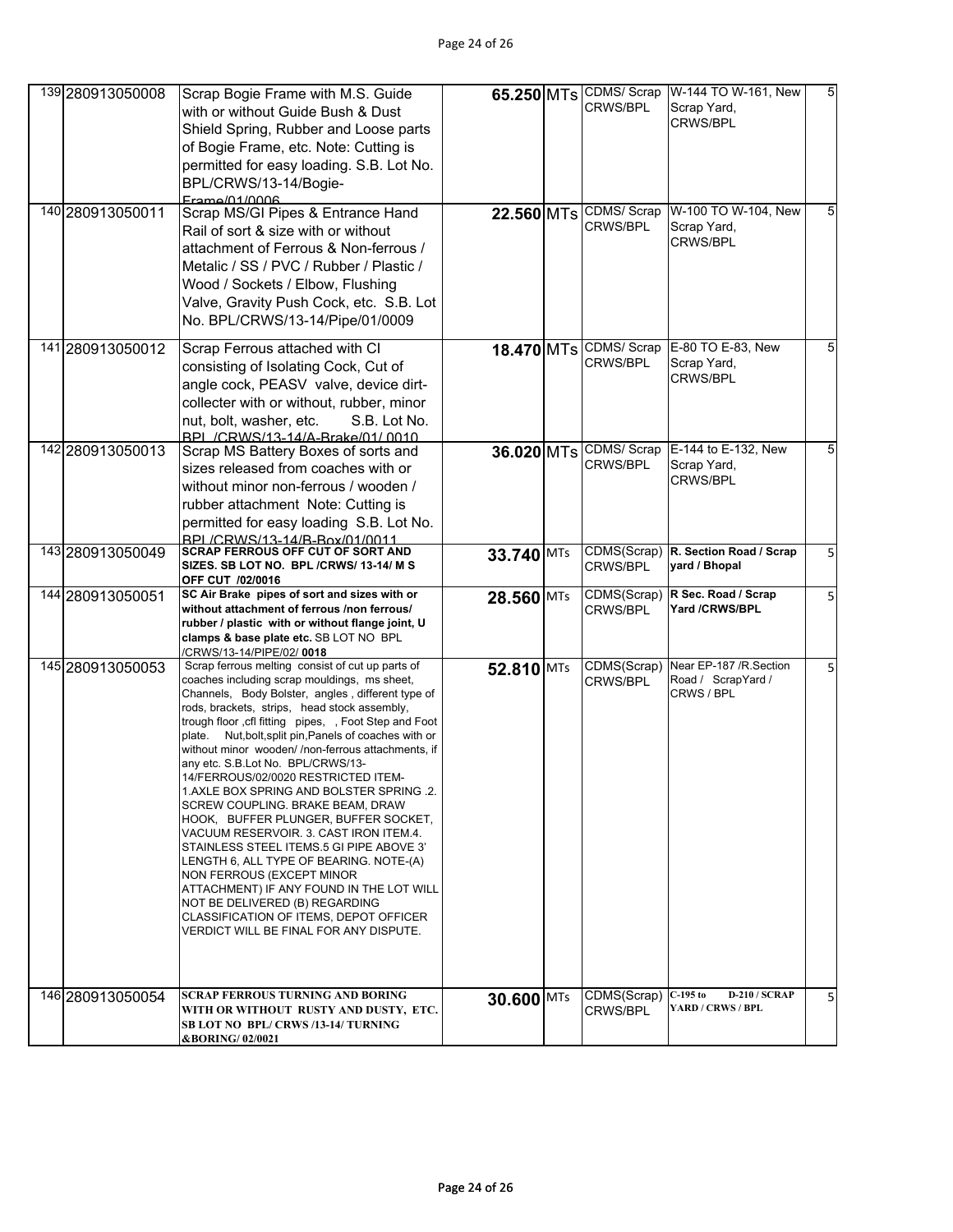|             | 147 280913050056 | Scrap ferrous consist parts of bogie and<br>coaches, Channels, draft links, collars,<br>angles sleeves, hanger top block, equalizing<br>stay, bolster hanger, silent block, centre<br>pivot pin, anchor link, adjuster, yoke bracket<br>safety rope, brake shoe head, safety strap,<br>brackets, strips, covers, nuts, bolts, rivets,<br>keys, cotters, pins, and plates with or without<br>attachment of bush, hanger lever, brake<br>adjusting head, floating lever etc. with or<br>without minor wooden/ss/non-ferrous<br>attachments. S.B.Lot No. BPL/CRWS/13-<br>14/FERROUS/02/0023                                                                                                                                                                                                                                                                                                                                                                                                    | 53.600 MTs  | CRWS/BPL                       | CDMS(Scrap) EP-185/ R. Section<br>ROAD / Scrap Yard /<br>CRWS / BPL                   | 5  |
|-------------|------------------|---------------------------------------------------------------------------------------------------------------------------------------------------------------------------------------------------------------------------------------------------------------------------------------------------------------------------------------------------------------------------------------------------------------------------------------------------------------------------------------------------------------------------------------------------------------------------------------------------------------------------------------------------------------------------------------------------------------------------------------------------------------------------------------------------------------------------------------------------------------------------------------------------------------------------------------------------------------------------------------------|-------------|--------------------------------|---------------------------------------------------------------------------------------|----|
|             | 148 280913050057 | Scrap Junk consisting of cut up parts of<br>coaches including any Ferrous Scrap<br>Disintegrated through Rust & Corrosion,<br>Sheets, strips, ms frame, Moldings, Packing<br>Strips, badly rusted sheets, Fan Guards,<br>seat frames, badly rusted fan blades,<br>released from CRWS, SC MS Rusted Panels<br>of coaches with or without minor LP sheet<br>/wooden/Non-Ferrous attachments. Corroded<br>paint drums and Corroded MS Mech/Elect<br>Parts of coaches. SB LOT NO. BPL/<br>CRWS/13-14/JUNK/02/0024 RESTRICTED<br>ITEM-1.AXLE BOX SPRING AND BOLSTER<br>SPRING .2. SCREW COUPLING. BRAKE<br>BEAM, DRAW HOOK, BUFFER PLUNGER,<br>BUFFER SOCKET, VACUUM RESERVOIR.<br>3. CAST IRON ITEM.4. STAINLESS STEEL<br>ITEMS 5 GI PIPE ABOVE 3' LENGTH 6, ALL<br>TYPE OF BEARING. NOTE-(A) NON<br>FERROUS (EXCEPT MINOR ATTACHMENT)<br>IF ANY FOUND IN THE LOT WILL NOT BE<br>DELIVERED (B) REGARDING<br>CLASSIFICATION OF ITEMS, DEPOT<br>OFFICER VERDICT WILL BE FINAL FOR<br>ANY DISPUTE. | 18.450 MTs  | <b>CRWS/BPL</b>                | CDMS(Scrap) E-347 TO E-362<br>/SCRAP YARD /<br><b>CRWS BHOPAL</b>                     | 5  |
|             | 149 280913050058 | <b>SCRAP FERROUS CONSISTING OF BUFFER SOCKET,</b><br>AXLE BOX HOUSING, BUFFER FACE PLATE AND<br>BUFFER PLUNGER, INTACT OR LOOSE. SB LOT<br>NO.- BPL/CRWS/13-14/Buffer Plunger /02/0025                                                                                                                                                                                                                                                                                                                                                                                                                                                                                                                                                                                                                                                                                                                                                                                                      | 52.810 MTs  | <b>CRWS/BPL</b>                | CDMS(Scrap) R. SECTION ROAD / NEAR<br>RLY TRACK/ Scrap Yard,<br>CRWS, BPL.            | 5  |
| <b>MISC</b> |                  |                                                                                                                                                                                                                                                                                                                                                                                                                                                                                                                                                                                                                                                                                                                                                                                                                                                                                                                                                                                             |             |                                |                                                                                       |    |
|             | 150 280913050017 | Scrap Empty Paint Drum with or without<br>lid, capacity 18 to 20 Liters<br>S.B. Lot No. BPL/CRWS/13-14/P-<br>Drum/01/0015                                                                                                                                                                                                                                                                                                                                                                                                                                                                                                                                                                                                                                                                                                                                                                                                                                                                   |             | CRWS/BPL                       | 935.000 Nos CDMS/Scrap   A-Area, Near Weigh<br>Bridge, Scrap Yard,<br><b>CRWS/BPL</b> | 5  |
|             | 151 280913050059 | SCRAP RES. BERTHS AND SEAT, BACK REST<br>RELEASED FROM COACHES OF SORT AND SIZES<br>WITH OR WITHOUT FERROUS FRAME, COIR / FOAM<br>/LP SHEET / PLYWOOD / SLATE WITH OR WITHOUT,<br><b>REXINE / NON FERROUS / FERROUS LIKE SCREW,</b><br>NUTS, BOLTS, STRIPS, RIVETS, SPRINGS, HINGES<br><b>ETC. RESTRICTED ITEMS—RECRON</b><br><b>BEARTH WILL NOT BE DELIVERD IF</b><br>ANY, SB LOT NO - BPL / CRWS/13-14/RES. BERTH/<br>02/0026                                                                                                                                                                                                                                                                                                                                                                                                                                                                                                                                                             | 23.990 MTs  | CDMS(Scrap)<br><b>CRWS/BPL</b> | Near railway track scrap<br>yard CRWS/BPL                                             | 13 |
|             | 152 280913050060 | Scrap Miscellaneous rubber including V-Belts,<br>Rubber Washers, Rubber pads, rubber pipes,<br>Rubber rings, Welding rubber hose etc., with<br>or without ferrous . S.B.Lot No. BPL/CRWS/13-<br>14/Rubber/02/0027                                                                                                                                                                                                                                                                                                                                                                                                                                                                                                                                                                                                                                                                                                                                                                           | 6.270 MTs   | CDMS(Scrap)<br><b>CRWS/BPL</b> | F-397 to F-410 / SCRAP<br>YARD/ CRWS/ BPL                                             | 13 |
|             | 153 280913050062 | <b>SCRAP EMPTY OIL BARREL WITH OR</b><br>WITHOUT LID CAP 200/210 LTRS. SB LOT<br>NO BPL/ CRWS / 13-14 /BARREL / 02/ 0029                                                                                                                                                                                                                                                                                                                                                                                                                                                                                                                                                                                                                                                                                                                                                                                                                                                                    | 110.000 Nos | CDMS(Scrap)<br>CRWS/BPL        | D-304 TO E-322/ Scrap Yard /<br><b>CRWS/BPL</b>                                       | 5  |